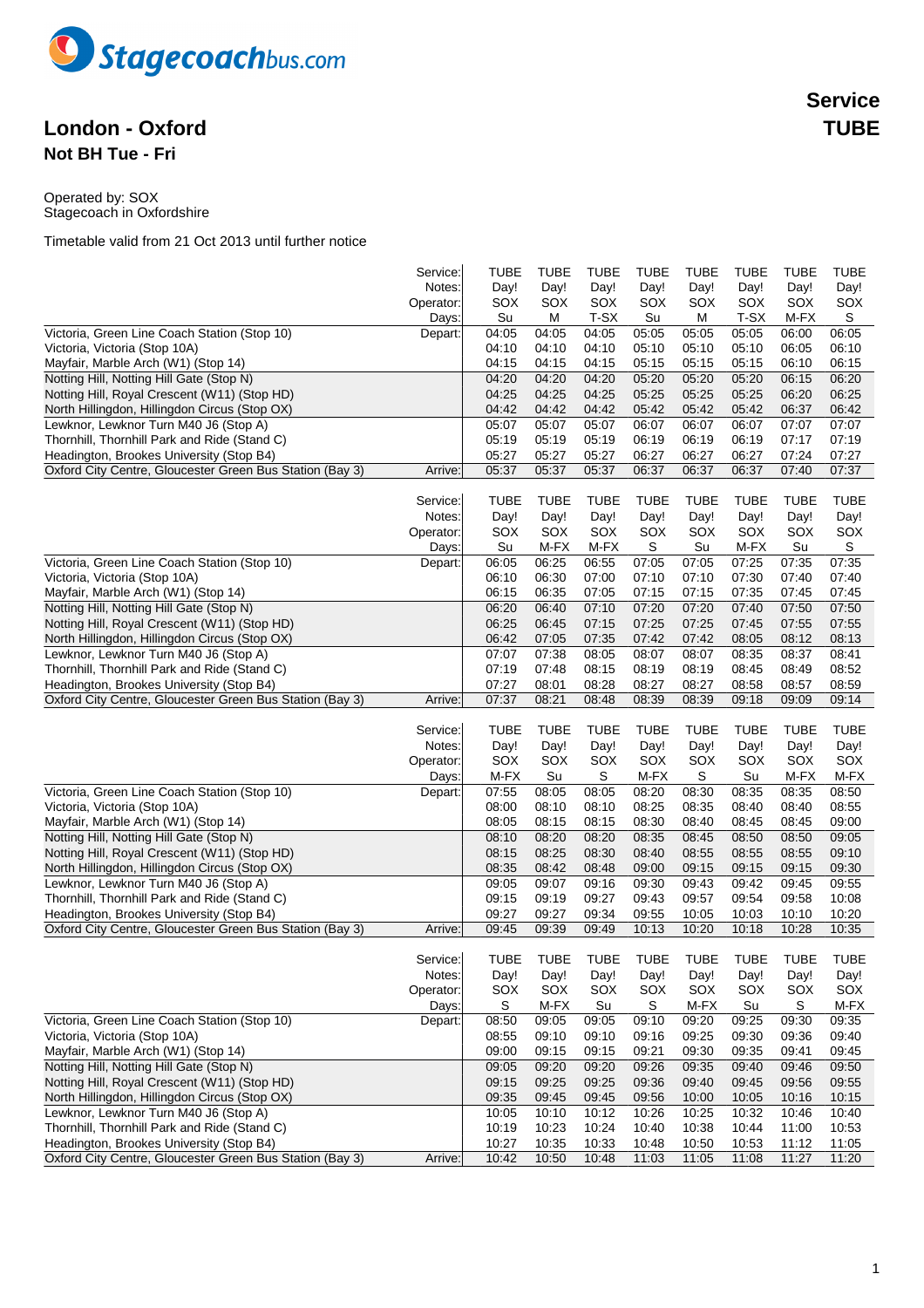

|                                                          | Service:  | TUBE        | <b>TUBE</b> | TUBE        | <b>TUBE</b> | TUBE        | TUBE        | <b>TUBE</b> | TUBE        |
|----------------------------------------------------------|-----------|-------------|-------------|-------------|-------------|-------------|-------------|-------------|-------------|
|                                                          | Notes:    | Day!        | Day!        | Day!        | Day!        | Day!        | Day!        | Day!        | Day!        |
|                                                          | Operator: | SOX         | SOX         | SOX         | SOX         | SOX         | SOX         | SOX         | SOX         |
|                                                          | Days:     | Su          | M-FX        | S           | M-FX        | Su          | S           | M-FX        | S           |
| Victoria, Green Line Coach Station (Stop 10)             | Depart:   | 09:45       | 09:50       | 09:50       | 10:05       | 10:05       | 10:05       | 10:20       | 10:20       |
| Victoria, Victoria (Stop 10A)                            |           | 09:50       | 09:55       | 09:56       | 10:10       | 10:10       | 10:11       | 10:25       | 10:26       |
| Mayfair, Marble Arch (W1) (Stop 14)                      |           | 09:55       | 10:00       | 10:01       | 10:15       | 10:15       | 10:16       | 10:30       | 10:31       |
| Notting Hill, Notting Hill Gate (Stop N)                 |           | 10:00       | 10:05       | 10:06       | 10:20       | 10:20       | 10:21       | 10:35       | 10:36       |
| Notting Hill, Royal Crescent (W11) (Stop HD)             |           | 10:10       | 10:10       | 10:16       | 10:25       | 10:30       | 10:31       | 10:40       | 10:46       |
| North Hillingdon, Hillingdon Circus (Stop OX)            |           | 10:30       | 10:30       | 10:36       | 10:45       | 10:50       | 10:51       | 11:00       | 11:06       |
| Lewknor, Lewknor Turn M40 J6 (Stop A)                    |           | 10:57       | 10:55       | 11:06       | 11:10       | 11:17       | 11:21       | 11:25       | 11:36       |
|                                                          |           |             |             |             |             |             |             |             |             |
| Thornhill, Thornhill Park and Ride (Stand C)             |           | 11:09       | 11:08       | 11:20       | 11:23       | 11:29       | 11:35       | 11:38       | 11:50       |
| Headington, Brookes University (Stop B4)                 |           | 11:19       | 11:20       | 11:32       | 11:35       | 11:39       | 11:47       | 11:50       | 12:02       |
| Oxford City Centre, Gloucester Green Bus Station (Bay 3) | Arrive:   | 11:34       | 11:35       | 11:47       | 11:50       | 11:54       | 12:02       | 12:05       | 12:17       |
|                                                          |           |             |             |             |             |             |             |             |             |
|                                                          | Service:  | <b>TUBE</b> | <b>TUBE</b> | TUBE        | <b>TUBE</b> | <b>TUBE</b> | TUBE        | <b>TUBE</b> | <b>TUBE</b> |
|                                                          | Notes:    | Day!        | Day!        | Day!        | Day!        | Day!        | Day!        | Day!        | Day!        |
|                                                          | Operator: | SOX         | SOX         | SOX         | SOX         | SOX         | SOX         | SOX         | SOX         |
|                                                          | Days:     | Su          | M-FX        | S           | Su          | M-FX        | S           | S           | M-FX        |
| Victoria, Green Line Coach Station (Stop 10)             | Depart:   | 10:25       | 10:35       | 10:35       | 10:45       | 10:50       | 10:50       | 11:02       | 11:05       |
| Victoria, Victoria (Stop 10A)                            |           | 10:30       | 10:40       | 10:41       | 10:50       | 10:55       | 10:56       | 11:08       | 11:10       |
| Mayfair, Marble Arch (W1) (Stop 14)                      |           | 10:35       | 10:45       | 10:46       | 10:55       | 11:00       | 11:01       | 11:13       | 11:15       |
| Notting Hill, Notting Hill Gate (Stop N)                 |           | 10:40       | 10:50       | 10:51       | 11:00       | 11:05       | 11:06       | 11:18       | 11:20       |
| Notting Hill, Royal Crescent (W11) (Stop HD)             |           | 10:50       | 10:55       | 11:01       | 11:10       | 11:10       | 11:16       | 11:28       | 11:25       |
| North Hillingdon, Hillingdon Circus (Stop OX)            |           | 11:10       | 11:15       | 11:21       | 11:30       | 11:30       | 11:36       | 11:48       | 11:45       |
| Lewknor, Lewknor Turn M40 J6 (Stop A)                    |           | 11:37       | 11:40       | 11:51       | 11:57       | 11:55       | 12:06       | 12:18       | 12:10       |
| Thornhill, Thornhill Park and Ride (Stand C)             |           | 11:49       | 11:53       | 12:05       | 12:09       | 12:08       | 12:20       | 12:32       | 12:23       |
| Headington, Brookes University (Stop B4)                 |           | 11:59       | 12:05       | 12:17       | 12:19       | 12:20       | 12:32       | 12:44       | 12:35       |
| Oxford City Centre, Gloucester Green Bus Station (Bay 3) | Arrive:   | 12:14       | 12:20       | 12:32       | 12:34       | 12:35       | 12:47       | 12:59       | 12:50       |
|                                                          |           |             |             |             |             |             |             |             |             |
|                                                          | Service:  | <b>TUBE</b> | <b>TUBE</b> | <b>TUBE</b> | <b>TUBE</b> | <b>TUBE</b> | TUBE        | <b>TUBE</b> | <b>TUBE</b> |
|                                                          | Notes:    | Day!        | Day!        | Day!        | Day!        | Day!        | Day!        | Day!        | Day!        |
|                                                          |           |             |             |             |             |             |             |             |             |
|                                                          | Operator: | SOX         | SOX         | SOX         | SOX         | SOX         | SOX         | SOX         | SOX         |
|                                                          | Days:     | Su          | S           | M-FX        | Su          | S           | M-FX        | Su          | S           |
| Victoria, Green Line Coach Station (Stop 10)             | Depart:   | 11:05       | 11:14       | 11:20       | 11:20       | 11:26       | 11:35       | 11:35       | 11:38       |
| Victoria, Victoria (Stop 10A)                            |           | 11:10       | 11:20       | 11:25       | 11:25       | 11:32       | 11:40       | 11:40       | 11:44       |
| Mayfair, Marble Arch (W1) (Stop 14)                      |           | 11:15       | 11:25       | 11:30       | 11:30       | 11:37       | 11:45       | 11:45       | 11:49       |
| Notting Hill, Notting Hill Gate (Stop N)                 |           | 11:20       | 11:30       | 11:35       | 11:35       | 11:42       | 11:50       | 11:50       | 11:54       |
| Notting Hill, Royal Crescent (W11) (Stop HD)             |           | 11:30       | 11:40       | 11:40       | 11:45       | 11:52       | 11:55       | 12:00       | 12:04       |
| North Hillingdon, Hillingdon Circus (Stop OX)            |           | 11:50       | 12:00       | 12:00       | 12:05       | 12:12       | 12:15       | 12:20       | 12:24       |
| Lewknor, Lewknor Turn M40 J6 (Stop A)                    |           | 12:17       | 12:30       | 12:25       | 12:32       | 12:42       | 12:40       | 12:47       | 12:54       |
| Thornhill, Thornhill Park and Ride (Stand C)             |           | 12:30       | 12:44       | 12:38       | 12:45       | 12:56       | 12:53       | 13:00       | 13:08       |
| Headington, Brookes University (Stop B4)                 |           | 12:40       | 12:56       | 12:50       | 12:55       | 13:08       | 13:05       | 13:10       | 13:20       |
| Oxford City Centre, Gloucester Green Bus Station (Bay 3) | Arrive:   | 12:55       | 13:11       | 13:05       | 13:10       | 13:23       | 13:20       | 13:25       | 13:35       |
|                                                          |           |             |             |             |             |             |             |             |             |
|                                                          | Service:  | <b>TUBF</b> | <b>TUBE</b> | <b>TUBE</b> | <b>TUBE</b> | <b>TUBE</b> | <b>TUBE</b> | <b>TUBE</b> | <b>TUBF</b> |
|                                                          | Notes:    | Day!        | Day!        | Day!        | Day!        | Day!        | Day!        | Day!        | Day!        |
|                                                          | Operator: | SOX         | SOX         | SOX         | SOX         | SOX         | SOX         | SOX         | SOX         |
|                                                          | Days:     | M-FX        | Su          | S           | S           | M-FX        | Su          | S           | $M-FX$      |
| Victoria, Green Line Coach Station (Stop 10)             | Depart:   | 11:50       | 11:50       | 11:50       | 12:02       | 12:05       | 12:05       | 12:14       | 12:20       |
| Victoria, Victoria (Stop 10A)                            |           | 11:55       | 11:55       | 11:56       | 12:08       | 12:10       | 12:10       | 12:20       | 12:25       |
| Mayfair, Marble Arch (W1) (Stop 14)                      |           | 12:00       | 12:00       | 12:01       | 12:13       | 12:15       | 12:15       | 12:25       | 12:30       |
| Notting Hill, Notting Hill Gate (Stop N)                 |           | 12:05       | 12:05       | 12:06       | 12:18       | 12:20       | 12:20       | 12:30       | 12:35       |
| Notting Hill, Royal Crescent (W11) (Stop HD)             |           | 12:10       | 12:15       | 12:16       | 12:28       | 12:25       | 12:30       | 12:40       | 12:40       |
| North Hillingdon, Hillingdon Circus (Stop OX)            |           | 12:30       | 12:35       | 12:36       | 12:48       | 12:45       | 12:50       | 13:00       | 13:00       |
| Lewknor, Lewknor Turn M40 J6 (Stop A)                    |           | 12:55       | 13:02       | 13:06       | 13:18       | 13:10       | 13:17       | 13:27       | 13:25       |
| Thornhill, Thornhill Park and Ride (Stand C)             |           | 13:08       | 13:15       | 13:20       | 13:32       | 13:23       | 13:30       | 13:41       | 13:38       |
| Headington, Brookes University (Stop B4)                 |           | 13:20       | 13:25       | 13:32       | 13:44       | 13:35       | 13:40       | 13:53       | 13:50       |
| Oxford City Centre, Gloucester Green Bus Station (Bay 3) |           | 13:35       | 13:40       | 13:47       |             | 13:50       | 13:55       | 14:08       | 14:05       |
|                                                          | Arrive:   |             |             |             | 13:59       |             |             |             |             |
|                                                          |           |             |             |             |             |             |             |             |             |
|                                                          | Service:  | <b>TUBE</b> | <b>TUBE</b> | <b>TUBE</b> | <b>TUBE</b> | <b>TUBE</b> | <b>TUBE</b> | <b>TUBE</b> | <b>TUBE</b> |
|                                                          | Notes:    | Day!        | Day!        | Day!        | Day!        | Day!        | Day!        | Day!        | Day!        |
|                                                          | Operator: | SOX         | SOX         | SOX         | SOX         | SOX         | SOX         | SOX         | SOX         |
|                                                          | Days:     | Su          | S           | M-FX        | Su          | S           | M-FX        | Su          | S           |
| Victoria, Green Line Coach Station (Stop 10)             | Depart:   | 12:20       | 12:26       | 12:35       | 12:35       | 12:38       | 12:50       | 12:50       | 12:50       |
| Victoria, Victoria (Stop 10A)                            |           | 12:25       | 12:32       | 12:40       | 12:40       | 12:44       | 12:55       | 12:55       | 12:56       |
| Mayfair, Marble Arch (W1) (Stop 14)                      |           | 12:30       | 12:37       | 12:45       | 12:45       | 12:49       | 13:00       | 13:00       | 13:01       |
| Notting Hill, Notting Hill Gate (Stop N)                 |           | 12:35       | 12:42       | 12:50       | 12:50       | 12:54       | 13:05       | 13:05       | 13:06       |
| Notting Hill, Royal Crescent (W11) (Stop HD)             |           | 12:45       | 12:52       | 12:55       | 13:00       | 13:04       | 13:10       | 13:15       | 13:16       |
| North Hillingdon, Hillingdon Circus (Stop OX)            |           | 13:05       | 13:12       | 13:15       | 13:20       | 13:24       | 13:30       | 13:35       | 13:36       |
| Lewknor, Lewknor Turn M40 J6 (Stop A)                    |           | 13:32       | 13:39       | 13:40       | 13:47       | 13:51       | 13:55       | 14:02       | 14:03       |
| Thornhill, Thornhill Park and Ride (Stand C)             |           | 13:45       | 13:53       | 13:53       | 14:00       | 14:05       | 14:08       | 14:15       | 14:17       |
| Headington, Brookes University (Stop B4)                 |           | 13:55       | 14:05       | 14:05       | 14:10       | 14:17       | 14:20       | 14:25       | 14:29       |
| Oxford City Centre, Gloucester Green Bus Station (Bay 3) | Arrive:   | 14:10       | 14:20       | 14:20       | 14:25       | 14:32       | 14:35       | 14:40       | 14:44       |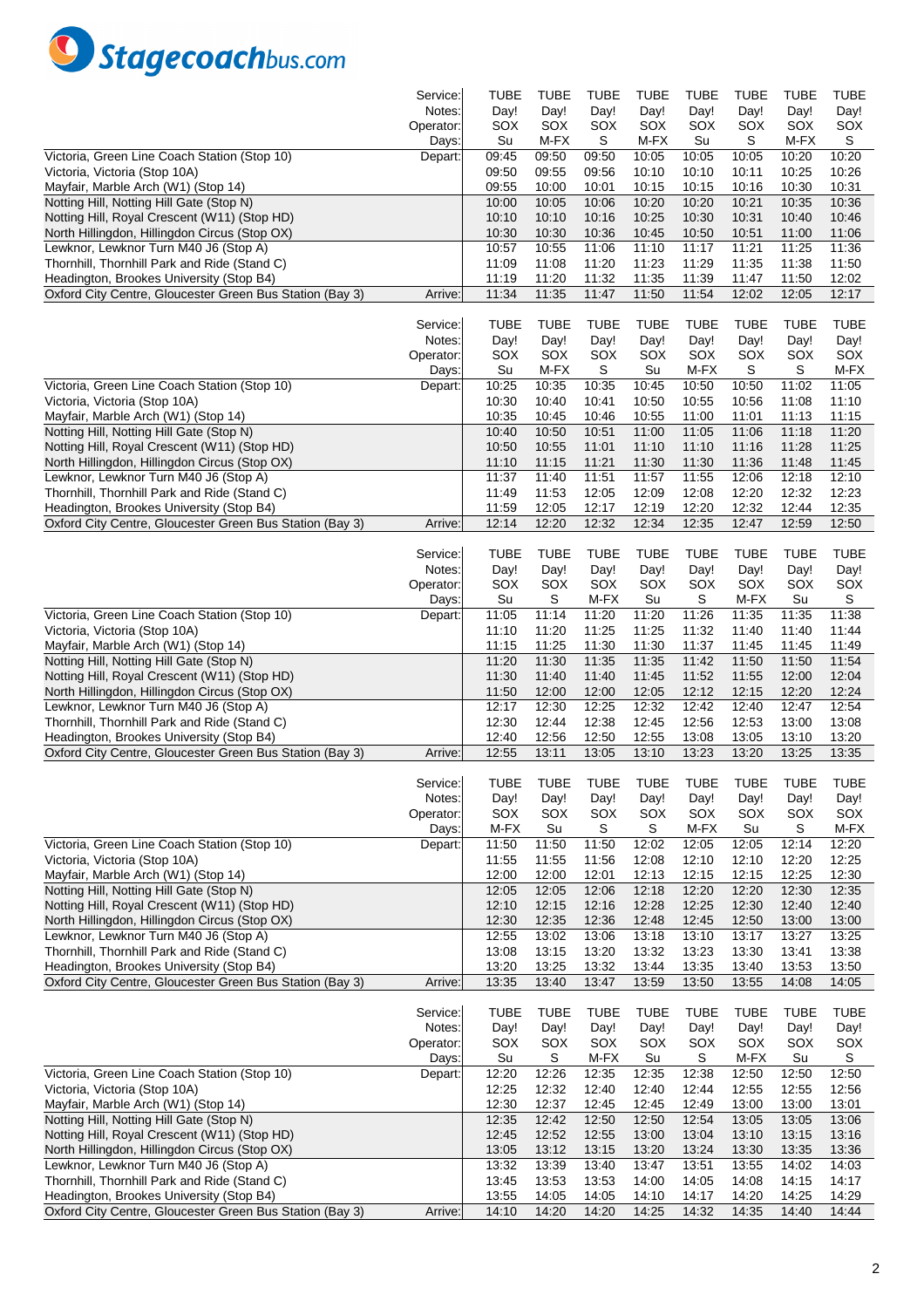

|                                                          | Service:  | TUBE        | <b>TUBE</b> | TUBE        | TUBE        | TUBE        | TUBE        | <b>TUBE</b> | <b>TUBE</b> |
|----------------------------------------------------------|-----------|-------------|-------------|-------------|-------------|-------------|-------------|-------------|-------------|
|                                                          | Notes:    | Day!        | Day!        | Day!        | Day!        | Day!        | Day!        | Day!        | Day!        |
|                                                          | Operator: | SOX         | SOX         | SOX         | SOX         | SOX         | SOX         | SOX         | SOX         |
|                                                          | Days:     | M-FX        | Su          | S           | M-FX        | Su          | S           | M-FX        | Su          |
| Victoria, Green Line Coach Station (Stop 10)             | Depart:   | 13:05       | 13:05       | 13:05       | 13:20       | 13:20       | 13:20       | 13:35       | 13:35       |
| Victoria, Victoria (Stop 10A)                            |           | 13:10       | 13:10       | 13:11       | 13:25       | 13:25       | 13:26       | 13:40       | 13:40       |
| Mayfair, Marble Arch (W1) (Stop 14)                      |           | 13:15       | 13:15       | 13:16       | 13:30       | 13:30       | 13:31       | 13:45       | 13:45       |
| Notting Hill, Notting Hill Gate (Stop N)                 |           | 13:20       | 13:20       | 13:21       | 13:35       | 13:35       | 13:36       | 13:50       | 13:50       |
| Notting Hill, Royal Crescent (W11) (Stop HD)             |           | 13:25       | 13:30       | 13:31       | 13:40       | 13:45       | 13:46       | 13:55       | 14:00       |
| North Hillingdon, Hillingdon Circus (Stop OX)            |           | 13:45       | 13:50       | 13:51       | 14:00       | 14:05       | 14:06       | 14:15       | 14:20       |
| Lewknor, Lewknor Turn M40 J6 (Stop A)                    |           | 14:10       | 14:17       | 14:18       | 14:25       | 14:32       | 14:33       | 14:40       | 14:47       |
|                                                          |           |             |             |             |             |             |             |             |             |
| Thornhill, Thornhill Park and Ride (Stand C)             |           | 14:23       | 14:30       | 14:32       | 14:38       | 14:45       | 14:47       | 14:53       | 15:00       |
| Headington, Brookes University (Stop B4)                 |           | 14:35       | 14:40       | 14:44       | 14:50       | 14:55       | 14:59       | 15:05       | 15:10       |
| Oxford City Centre, Gloucester Green Bus Station (Bay 3) | Arrive:   | 14:50       | 14:55       | 14:59       | 15:05       | 15:10       | 15:14       | 15:20       | 15:25       |
|                                                          |           |             |             |             |             |             |             |             |             |
|                                                          | Service:  | <b>TUBE</b> | <b>TUBE</b> | TUBE        | <b>TUBE</b> | <b>TUBE</b> | TUBE        | <b>TUBE</b> | <b>TUBE</b> |
|                                                          | Notes:    | Day!        | Day!        | Day!        | Day!        | Day!        | Day!        | Day!        | Day!        |
|                                                          | Operator: | SOX         | SOX         | SOX         | SOX         | SOX         | SOX         | SOX         | SOX         |
|                                                          | Days:     | S           | M-FX        | Su          | S           | M-FX        | Su          | S           | M-FX        |
| Victoria, Green Line Coach Station (Stop 10)             | Depart:   | 13:35       | 13:50       | 13:50       | 13:50       | 14:05       | 14:05       | 14:05       | 14:20       |
| Victoria, Victoria (Stop 10A)                            |           | 13:41       | 13:55       | 13:55       | 13:56       | 14:10       | 14:10       | 14:11       | 14:25       |
| Mayfair, Marble Arch (W1) (Stop 14)                      |           | 13:46       | 14:00       | 14:00       | 14:01       | 14:15       | 14:15       | 14:16       | 14:30       |
| Notting Hill, Notting Hill Gate (Stop N)                 |           | 13:51       | 14:05       | 14:05       | 14:06       | 14:20       | 14:20       | 14:21       | 14:35       |
| Notting Hill, Royal Crescent (W11) (Stop HD)             |           | 14:01       | 14:10       | 14:15       | 14:16       | 14:25       | 14:30       | 14:31       | 14:43       |
| North Hillingdon, Hillingdon Circus (Stop OX)            |           | 14:21       | 14:30       | 14:35       | 14:36       | 14:45       | 14:50       | 14:51       | 15:03       |
| Lewknor, Lewknor Turn M40 J6 (Stop A)                    |           | 14:48       | 14:55       | 15:02       | 15:03       | 15:10       | 15:17       | 15:18       | 15:28       |
| Thornhill, Thornhill Park and Ride (Stand C)             |           | 15:02       | 15:08       | 15:15       | 15:17       | 15:23       | 15:30       | 15:32       | 15:41       |
| Headington, Brookes University (Stop B4)                 |           | 15:14       | 15:20       | 15:25       | 15:29       | 15:35       | 15:40       | 15:44       | 15:56       |
| Oxford City Centre, Gloucester Green Bus Station (Bay 3) | Arrive:   | 15:29       | 15:35       | 15:40       | 15:44       | 15:50       | 15:55       | 15:59       | 16:16       |
|                                                          |           |             |             |             |             |             |             |             |             |
|                                                          | Service:  | <b>TUBE</b> | <b>TUBE</b> | <b>TUBE</b> | <b>TUBE</b> | <b>TUBE</b> | <b>TUBE</b> | <b>TUBE</b> | <b>TUBE</b> |
|                                                          | Notes:    | Day!        | Day!        | Day!        | Day!        | Day!        | Day!        | Day!        | Day!        |
|                                                          |           |             |             |             |             |             |             |             |             |
|                                                          | Operator: | SOX         | SOX<br>Su   | SOX<br>M-FX | SOX<br>S    | SOX<br>Su   | SOX<br>M-FX | SOX<br>S    | SOX<br>Su   |
|                                                          | Days:     | S           |             |             |             |             |             |             |             |
| Victoria, Green Line Coach Station (Stop 10)             | Depart:   | 14:20       | 14:20       | 14:35       | 14:35       | 14:35       | 14:50       | 14:50       | 14:50       |
| Victoria, Victoria (Stop 10A)                            |           | 14:26       | 14:26       | 14:40       | 14:41       | 14:41       | 14:55       | 14:56       | 14:56       |
| Mayfair, Marble Arch (W1) (Stop 14)                      |           | 14:31       | 14:31       | 14:45       | 14:46       | 14:46       | 15:00       | 15:01       | 15:01       |
| Notting Hill, Notting Hill Gate (Stop N)                 |           | 14:36       | 14:36       | 14:50       | 14:51       | 14:51       | 15:05       | 15:06       | 15:06       |
| Notting Hill, Royal Crescent (W11) (Stop HD)             |           | 14:46       | 14:46       | 14:58       | 15:01       | 15:01       | 15:13       | 15:16       | 15:16       |
| North Hillingdon, Hillingdon Circus (Stop OX)            |           | 15:06       | 15:06       | 15:18       | 15:21       | 15:21       | 15:33       | 15:36       | 15:36       |
| Lewknor, Lewknor Turn M40 J6 (Stop A)                    |           | 15:33       | 15:36       | 15:43       | 15:48       | 15:51       | 15:58       | 16:03       | 16:06       |
| Thornhill, Thornhill Park and Ride (Stand C)             |           | 15:47       | 15:49       | 15:56       | 16:02       | 16:04       | 16:11       | 16:17       | 16:19       |
| Headington, Brookes University (Stop B4)                 |           | 15:59       | 15:59       | 16:11       | 16:14       | 16:14       | 16:23       | 16:29       | 16:29       |
| Oxford City Centre, Gloucester Green Bus Station (Bay 3) | Arrive:   | 16:14       | 16:14       | 16:31       | 16:29       | 16:29       | 16:43       | 16:44       | 16:44       |
|                                                          |           |             |             |             |             |             |             |             |             |
|                                                          | Service:  | <b>TUBE</b> | <b>TUBE</b> | <b>TUBE</b> | <b>TUBE</b> | <b>TUBE</b> | <b>TUBE</b> | <b>TUBE</b> | <b>TUBF</b> |
|                                                          | Notes:    | Day!        | Day!        | Day!        | Day!        | Day!        | Day!        | Day!        | Day!        |
|                                                          | Operator: | SOX         | SOX         | SOX         | SOX         | SOX         | SOX         | SOX         | SOX         |
|                                                          | Days:     | M-FX        | S           | Su          | M-FX        | S           | Su          | M-FX        | S           |
| Victoria, Green Line Coach Station (Stop 10)             | Depart:   | 15:05       | 15:05       | 15:05       | 15:20       | 15:20       | 15:20       | 15:35       | 15:35       |
| Victoria, Victoria (Stop 10A)                            |           | 15:10       | 15:11       | 15:11       | 15:25       | 15:26       | 15:26       | 15:40       | 15:41       |
| Mayfair, Marble Arch (W1) (Stop 14)                      |           | 15:15       | 15:16       | 15:16       | 15:30       | 15:31       | 15:31       | 15:45       | 15:46       |
| Notting Hill, Notting Hill Gate (Stop N)                 |           | 15:20       | 15:21       | 15:21       | 15:35       | 15:36       | 15:36       | 15:50       | 15:51       |
| Notting Hill, Royal Crescent (W11) (Stop HD)             |           | 15:28       | 15:31       | 15:31       | 15:43       | 15:46       | 15:46       | 15:58       | 16:01       |
| North Hillingdon, Hillingdon Circus (Stop OX)            |           | 15:53       | 15:51       | 15:51       | 16:08       | 16:06       | 16:06       | 16:23       | 16:21       |
| Lewknor, Lewknor Turn M40 J6 (Stop A)                    |           | 16:18       | 16:18       | 16:21       | 16:33       | 16:33       | 16:36       | 16:48       | 16:48       |
| Thornhill, Thornhill Park and Ride (Stand C)             |           | 16:31       | 16:32       | 16:34       | 16:46       | 16:47       | 16:49       | 17:01       | 17:02       |
| Headington, Brookes University (Stop B4)                 |           | 16:43       | 16:44       | 16:44       | 16:58       | 16:59       | 16:59       | 17:13       | 17:14       |
| Oxford City Centre, Gloucester Green Bus Station (Bay 3) | Arrive:   | 17:03       | 16:59       | 16:59       | 17:18       | 17:14       | 17:14       | 17:33       | 17:29       |
|                                                          |           |             |             |             |             |             |             |             |             |
|                                                          | Service:  | <b>TUBE</b> | <b>TUBE</b> | <b>TUBE</b> | <b>TUBE</b> | <b>TUBE</b> | <b>TUBE</b> | <b>TUBE</b> | <b>TUBE</b> |
|                                                          | Notes:    | Day!        | Day!        | Day!        | Day!        | Day!        | Day!        | Day!        | Day!        |
|                                                          | Operator: | SOX         | SOX         | SOX         | SOX         | SOX         | SOX         | SOX         | SOX         |
|                                                          |           | Su          | M-FX        | S           | Su          | M-FX        | S           | Su          | M-FX        |
| Victoria, Green Line Coach Station (Stop 10)             | Days:     | 15:35       | 15:50       |             | 15:50       |             | 16:05       | 16:05       | 16:20       |
|                                                          | Depart:   |             |             | 15:50       |             | 16:05       |             |             |             |
| Victoria, Victoria (Stop 10A)                            |           | 15:41       | 15:55       | 15:56       | 15:56       | 16:10       | 16:11       | 16:11       | 16:25       |
| Mayfair, Marble Arch (W1) (Stop 14)                      |           | 15:46       | 16:00       | 16:01       | 16:01       | 16:15       | 16:16       | 16:16       | 16:30       |
| Notting Hill, Notting Hill Gate (Stop N)                 |           | 15:51       | 16:05       | 16:06       | 16:06       | 16:20       | 16:21       | 16:21       | 16:35       |
| Notting Hill, Royal Crescent (W11) (Stop HD)             |           | 16:01       | 16:13       | 16:16       | 16:16       | 16:28       | 16:31       | 16:31       | 16:43       |
| North Hillingdon, Hillingdon Circus (Stop OX)            |           | 16:21       | 16:40       | 16:36       | 16:36       | 16:55       | 16:51       | 16:51       | 17:13       |
| Lewknor, Lewknor Turn M40 J6 (Stop A)                    |           | 16:51       | 17:05       | 17:03       | 17:06       | 17:20       | 17:18       | 17:21       | 17:38       |
| Thornhill, Thornhill Park and Ride (Stand C)             |           | 17:04       | 17:18       | 17:17       | 17:19       | 17:33       | 17:32       | 17:34       | 17:51       |
| Headington, Brookes University (Stop B4)                 |           | 17:14       | 17:30       | 17:29       | 17:29       | 17:45       | 17:44       | 17:44       | 18:03       |
| Oxford City Centre, Gloucester Green Bus Station (Bay 3) | Arrive:   | 17:29       | 17:50       | 17:44       | 17:44       | 18:05       | 17:59       | 17:59       | 18:20       |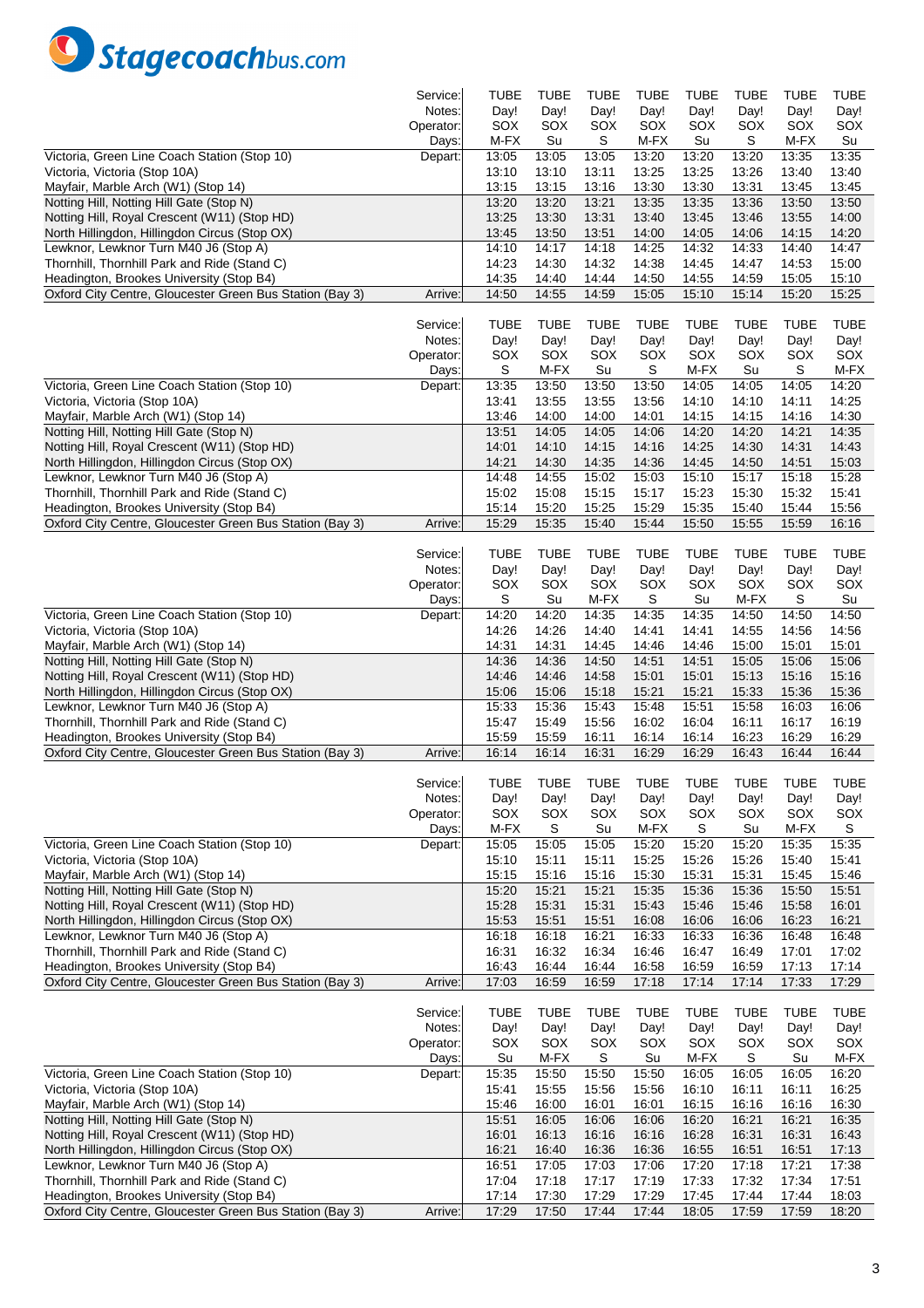

|                                                          | Service:  | TUBE        | <b>TUBE</b> | TUBE        | <b>TUBE</b> | TUBE        | TUBE        | <b>TUBE</b> | TUBE        |
|----------------------------------------------------------|-----------|-------------|-------------|-------------|-------------|-------------|-------------|-------------|-------------|
|                                                          | Notes:    | Day!        | Day!        | Day!        | Day!        | Day!        | Day!        | Day!        | Day!        |
|                                                          | Operator: | SOX         | SOX         | SOX         | SOX         | SOX         | SOX         | SOX         | SOX         |
|                                                          | Days:     | S           | Su          | M-FX        | S           | Su          | Su          | M-FX        | S           |
| Victoria, Green Line Coach Station (Stop 10)             | Depart:   | 16:20       | 16:20       | 16:35       | 16:35       | 16:35       | 16:48       | 16:50       | 16:50       |
| Victoria, Victoria (Stop 10A)                            |           | 16:26       | 16:26       | 16:40       | 16:41       | 16:41       | 16:54       | 16:55       | 16:56       |
| Mayfair, Marble Arch (W1) (Stop 14)                      |           | 16:31       | 16:31       | 16:45       | 16:46       | 16:46       | 16:59       | 17:00       | 17:01       |
| Notting Hill, Notting Hill Gate (Stop N)                 |           | 16:36       | 16:36       | 16:50       | 16:51       | 16:51       | 17:04       | 17:05       | 17:06       |
| Notting Hill, Royal Crescent (W11) (Stop HD)             |           | 16:46       | 16:46       | 16:58       | 17:01       | 17:01       | 17:14       | 17:13       | 17:16       |
| North Hillingdon, Hillingdon Circus (Stop OX)            |           | 17:06       | 17:06       | 17:28       | 17:21       | 17:21       | 17:34       | 17:43       | 17:36       |
| Lewknor, Lewknor Turn M40 J6 (Stop A)                    |           | 17:33       | 17:36       | 17:53       | 17:48       | 17:51       | 18:04       | 18:08       | 18:03       |
|                                                          |           |             |             |             |             |             |             |             |             |
| Thornhill, Thornhill Park and Ride (Stand C)             |           | 17:47       | 17:49       | 18:06       | 18:02       | 18:04       | 18:18       | 18:21       | 18:17       |
| Headington, Brookes University (Stop B4)                 |           | 17:59       | 17:59       | 18:18       | 18:14       | 18:14       | 18:29       | 18:33       | 18:29       |
| Oxford City Centre, Gloucester Green Bus Station (Bay 3) | Arrive:   | 18:14       | 18:14       | 18:35       | 18:29       | 18:29       | 18:44       | 18:50       | 18:44       |
|                                                          |           |             |             |             |             |             |             |             |             |
|                                                          | Service:  | <b>TUBE</b> | <b>TUBE</b> | TUBE        | <b>TUBE</b> | <b>TUBE</b> | TUBE        | <b>TUBE</b> | <b>TUBE</b> |
|                                                          | Notes:    | Day!        | Day!        | Day!        | Day!        | Day!        | Day!        | Day!        | Day!        |
|                                                          | Operator: | SOX         | SOX         | SOX         | SOX         | SOX         | SOX         | SOX         | SOX         |
|                                                          | Days:     | Su          | M-FX        | S           | Su          | S           | M-FX        | Su          | S           |
| Victoria, Green Line Coach Station (Stop 10)             | Depart:   | 17:00       | 17:05       | 17:05       | 17:12       | 17:15       | 17:17       | 17:24       | 17:25       |
| Victoria, Victoria (Stop 10A)                            |           | 17:06       | 17:10       | 17:11       | 17:18       | 17:21       | 17:22       | 17:30       | 17:31       |
| Mayfair, Marble Arch (W1) (Stop 14)                      |           | 17:11       | 17:15       | 17:16       | 17:23       | 17:26       | 17:27       | 17:35       | 17:36       |
| Notting Hill, Notting Hill Gate (Stop N)                 |           | 17:16       | 17:20       | 17:21       | 17:28       | 17:31       | 17:32       | 17:40       | 17:41       |
| Notting Hill, Royal Crescent (W11) (Stop HD)             |           | 17:26       | 17:28       | 17:31       | 17:38       | 17:41       | 17:40       | 17:50       | 17:51       |
| North Hillingdon, Hillingdon Circus (Stop OX)            |           | 17:46       | 17:55       | 17:51       | 17:58       | 18:01       | 18:07       | 18:10       | 18:11       |
| Lewknor, Lewknor Turn M40 J6 (Stop A)                    |           | 18:16       | 18:20       | 18:18       | 18:28       | 18:31       | 18:32       | 18:40       | 18:41       |
| Thornhill, Thornhill Park and Ride (Stand C)             |           | 18:30       | 18:33       | 18:32       | 18:42       | 18:45       | 18:44       | 18:54       | 18:55       |
| Headington, Brookes University (Stop B4)                 |           | 18:42       | 18:46       | 18:44       | 18:54       | 18:57       | 18:57       | 19:06       | 19:07       |
| Oxford City Centre, Gloucester Green Bus Station (Bay 3) | Arrive:   | 18:57       | 19:03       | 18:59       | 19:09       | 19:12       | 19:14       | 19:21       | 19:22       |
|                                                          |           |             |             |             |             |             |             |             |             |
|                                                          | Service:  | <b>TUBE</b> | <b>TUBE</b> | <b>TUBE</b> | <b>TUBE</b> | <b>TUBE</b> | TUBE        | <b>TUBE</b> | <b>TUBE</b> |
|                                                          | Notes:    |             |             |             |             |             |             |             |             |
|                                                          |           | Day!        | Day!        | Day!        | Day!        | Day!        | Day!        | Day!        | Day!        |
|                                                          | Operator: | SOX         | SOX         | SOX         | SOX         | SOX         | SOX         | SOX         | SOX         |
|                                                          | Days:     | M-FX        | S           | Su          | M-FX        | S           | Su          | M-FX        | S           |
| Victoria, Green Line Coach Station (Stop 10)             | Depart:   | 17:29       | 17:35       | 17:36       | 17:41       | 17:45       | 17:48       | 17:53       | 17:55       |
| Victoria, Victoria (Stop 10A)                            |           | 17:34       | 17:41       | 17:42       | 17:46       | 17:51       | 17:54       | 17:58       | 18:01       |
| Mayfair, Marble Arch (W1) (Stop 14)                      |           | 17:39       | 17:46       | 17:47       | 17:51       | 17:56       | 17:59       | 18:03       | 18:06       |
| Notting Hill, Notting Hill Gate (Stop N)                 |           | 17:44       | 17:51       | 17:52       | 17:56       | 18:01       | 18:04       | 18:08       | 18:11       |
| Notting Hill, Royal Crescent (W11) (Stop HD)             |           | 17:52       | 18:01       | 18:02       | 18:04       | 18:11       | 18:14       | 18:16       | 18:21       |
| North Hillingdon, Hillingdon Circus (Stop OX)            |           | 18:19       | 18:21       | 18:22       | 18:31       | 18:31       | 18:34       | 18:41       | 18:41       |
| Lewknor, Lewknor Turn M40 J6 (Stop A)                    |           | 18:44       | 18:51       | 18:52       | 18:56       | 19:01       | 19:04       | 19:06       | 19:11       |
| Thornhill, Thornhill Park and Ride (Stand C)             |           | 18:56       | 19:05       | 19:06       | 19:08       | 19:15       | 19:18       | 19:18       | 19:25       |
| Headington, Brookes University (Stop B4)                 |           | 19:09       | 19:17       | 19:18       | 19:21       | 19:27       | 19:30       | 19:31       | 19:37       |
| Oxford City Centre, Gloucester Green Bus Station (Bay 3) | Arrive:   | 19:26       | 19:32       | 19:33       | 19:38       | 19:42       | 19:45       | 19:48       | 19:52       |
|                                                          |           |             |             |             |             |             |             |             |             |
|                                                          | Service:  | <b>TUBF</b> | <b>TUBE</b> | <b>TUBE</b> | <b>TUBE</b> | <b>TUBE</b> | <b>TUBE</b> | <b>TUBE</b> | <b>TUBF</b> |
|                                                          | Notes:    | Day!        | Day!        | Day!        | Day!        | Day!        | Day!        | Day!        | Day!        |
|                                                          | Operator: | SOX         | SOX         | SOX         | SOX         | SOX         | SOX         | SOX         | SOX         |
|                                                          | Days:     | Su          | M-FX        | S           | Su          | S           | M-FX        | Su          | S           |
| Victoria, Green Line Coach Station (Stop 10)             | Depart:   | 18:00       | 18:05       | 18:05       | 18:12       | 18:15       | 18:20       | 18:24       | 18:25       |
| Victoria, Victoria (Stop 10A)                            |           | 18:06       | 18:10       | 18:11       | 18:18       | 18:21       | 18:25       | 18:30       | 18:31       |
| Mayfair, Marble Arch (W1) (Stop 14)                      |           | 18:11       | 18:15       | 18:16       | 18:23       | 18:26       | 18:30       | 18:35       | 18:36       |
| Notting Hill, Notting Hill Gate (Stop N)                 |           | 18:16       | 18:20       | 18:21       | 18:28       | 18:31       | 18:35       | 18:40       | 18:41       |
| Notting Hill, Royal Crescent (W11) (Stop HD)             |           | 18:26       | 18:28       | 18:31       | 18:38       | 18:39       | 18:40       | 18:50       | 18:49       |
| North Hillingdon, Hillingdon Circus (Stop OX)            |           | 18:46       | 18:51       | 18:51       | 18:58       | 18:59       | 19:00       | 19:10       | 19:09       |
| Lewknor, Lewknor Turn M40 J6 (Stop A)                    |           | 19:16       | 19:16       | 19:18       | 19:25       | 19:26       | 19:25       | 19:35       | 19:36       |
| Thornhill, Thornhill Park and Ride (Stand C)             |           | 19:30       | 19:28       | 19:32       | 19:39       | 19:40       | 19:37       | 19:47       | 19:50       |
| Headington, Brookes University (Stop B4)                 |           | 19:42       | 19:41       | 19:45       | 19:51       | 19:53       | 19:50       | 19:59       | 20:03       |
|                                                          |           |             |             |             |             | 20:08       |             |             |             |
| Oxford City Centre, Gloucester Green Bus Station (Bay 3) | Arrive:   | 19:57       | 19:58       | 20:00       | 20:06       |             | 20:05       | 20:14       | 20:18       |
|                                                          |           |             |             |             |             |             |             |             |             |
|                                                          | Service:  | <b>TUBE</b> | <b>TUBE</b> | <b>TUBE</b> | <b>TUBE</b> | <b>TUBE</b> | <b>TUBE</b> | <b>TUBE</b> | <b>TUBE</b> |
|                                                          | Notes:    | Day!        | Day!        | Day!        | Day!        | Day!        | Day!        | Day!        | Day!        |
|                                                          | Operator: | SOX         | SOX         | SOX         | SOX         | SOX         | SOX         | SOX         | SOX         |
|                                                          | Days:     | M-FX        | S           | Su          | S           | Su          | M-FX        | S           | Su          |
| Victoria, Green Line Coach Station (Stop 10)             | Depart:   | 18:35       | 18:35       | 18:36       | 18:45       | 18:48       | 18:50       | 18:55       | 19:00       |
| Victoria, Victoria (Stop 10A)                            |           | 18:40       | 18:41       | 18:42       | 18:51       | 18:54       | 18:55       | 19:01       | 19:06       |
| Mayfair, Marble Arch (W1) (Stop 14)                      |           | 18:45       | 18:46       | 18:47       | 18:56       | 18:59       | 19:00       | 19:06       | 19:11       |
| Notting Hill, Notting Hill Gate (Stop N)                 |           | 18:50       | 18:51       | 18:52       | 19:01       | 19:04       | 19:05       | 19:11       | 19:16       |
| Notting Hill, Royal Crescent (W11) (Stop HD)             |           | 18:55       | 18:59       | 19:02       | 19:09       | 19:14       | 19:10       | 19:19       | 19:26       |
| North Hillingdon, Hillingdon Circus (Stop OX)            |           | 19:15       | 19:19       | 19:22       | 19:29       | 19:34       | 19:30       | 19:39       | 19:46       |
| Lewknor, Lewknor Turn M40 J6 (Stop A)                    |           | 19:40       | 19:46       | 19:47       | 19:56       | 19:59       | 19:55       | 20:06       | 20:11       |
| Thornhill, Thornhill Park and Ride (Stand C)             |           | 19:52       | 20:00       | 19:59       | 20:10       | 20:11       | 20:07       | 20:20       | 20:23       |
| Headington, Brookes University (Stop B4)                 |           | 20:05       | 20:13       | 20:11       | 20:23       | 20:23       | 20:20       | 20:33       | 20:35       |
| Oxford City Centre, Gloucester Green Bus Station (Bay 3) | Arrive:   | 20:20       | 20:28       | 20:26       | 20:38       | 20:38       | 20:35       | 20:48       | 20:50       |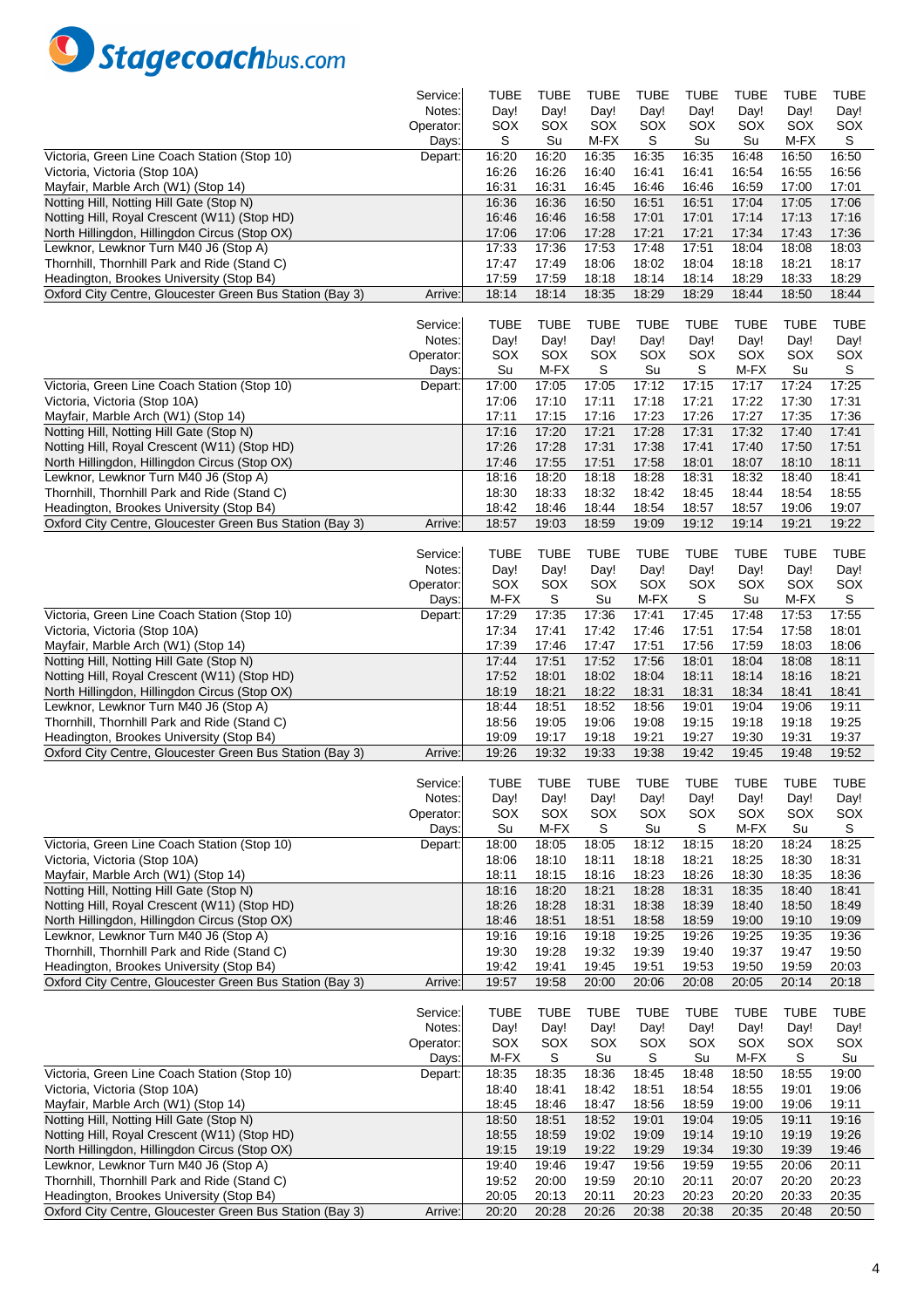

|                                                                                                      | Service:            | TUBE           | <b>TUBE</b>    | TUBE           | TUBE           | TUBE           | TUBE           | <b>TUBE</b>    | <b>TUBE</b>    |
|------------------------------------------------------------------------------------------------------|---------------------|----------------|----------------|----------------|----------------|----------------|----------------|----------------|----------------|
|                                                                                                      | Notes:              | Day!           | Day!           | Day!           | Day!           | Day!           | Day!           | Day!           | Day!           |
|                                                                                                      | Operator:           | SOX            | SOX            | SOX            | SOX            | SOX            | SOX            | SOX            | SOX            |
|                                                                                                      | Days:               | M-FX           | S              | Su             | S              | M-FX           | Su             | S              | M-FX           |
| Victoria, Green Line Coach Station (Stop 10)                                                         | Depart:             | 19:05          | 19:07          | 19:12          | 19:19          | 19:20          | 19:24          | 19:31          | 19:35          |
| Victoria, Victoria (Stop 10A)                                                                        |                     | 19:10          | 19:13          | 19:18          | 19:25          | 19:25          | 19:30          | 19:37          | 19:40          |
| Mayfair, Marble Arch (W1) (Stop 14)                                                                  |                     | 19:15          | 19:18          | 19:23          | 19:30          | 19:30          | 19:35          | 19:42          | 19:45          |
| Notting Hill, Notting Hill Gate (Stop N)                                                             |                     | 19:20          | 19:23          | 19:28          | 19:35          | 19:35          | 19:40          | 19:47          | 19:50          |
| Notting Hill, Royal Crescent (W11) (Stop HD)                                                         |                     | 19:25          | 19:28          | 19:38          | 19:40          | 19:40          | 19:50          | 19:52          | 19:55          |
| North Hillingdon, Hillingdon Circus (Stop OX)                                                        |                     | 19:45          | 19:48          | 19:58          | 20:00          | 20:00          | 20:10          | 20:12          | 20:15          |
| Lewknor, Lewknor Turn M40 J6 (Stop A)                                                                |                     | 20:10          | 20:13          | 20:23          | 20:25          | 20:25          | 20:35          | 20:37          | 20:40          |
| Thornhill, Thornhill Park and Ride (Stand C)                                                         |                     | 20:22          | 20:27          | 20:35          | 20:39          | 20:37          | 20:47          | 20:51          | 20:52          |
| Headington, Brookes University (Stop B4)                                                             |                     | 20:35          | 20:40          | 20:47          | 20:52          | 20:50          | 20:59          | 21:04          | 21:05          |
| Oxford City Centre, Gloucester Green Bus Station (Bay 3)                                             | Arrive:             | 20:50          | 20:55          | 21:02          | 21:07          | 21:05          | 21:14          | 21:19          | 21:20          |
|                                                                                                      |                     | <b>TUBE</b>    | <b>TUBE</b>    | TUBE           | <b>TUBE</b>    | <b>TUBE</b>    | TUBE           | <b>TUBE</b>    | TUBE           |
|                                                                                                      | Service:            |                |                |                |                |                |                |                |                |
|                                                                                                      | Notes:<br>Operator: | Day!<br>SOX    | Day!<br>SOX    | Day!<br>SOX    | Day!<br>SOX    | Day!<br>SOX    | Day!<br>SOX    | Day!<br>SOX    | Day!<br>SOX    |
|                                                                                                      | Days:               | Su             | S              | Su             | M-FX           | S              | Su             | M-FX           | S              |
| Victoria, Green Line Coach Station (Stop 10)                                                         | Depart:             | 19:36          | 19:43          | 19:48          | 19:50          | 19:55          | 20:00          | 20:05          | 20:10          |
| Victoria, Victoria (Stop 10A)                                                                        |                     | 19:42          | 19:49          | 19:54          | 19:55          | 20:01          | 20:06          | 20:10          | 20:16          |
| Mayfair, Marble Arch (W1) (Stop 14)                                                                  |                     | 19:47          | 19:54          | 19:59          | 20:00          | 20:06          | 20:11          | 20:15          | 20:21          |
| Notting Hill, Notting Hill Gate (Stop N)                                                             |                     | 19:52          | 19:59          | 20:04          | 20:05          | 20:11          | 20:16          | 20:20          | 20:26          |
| Notting Hill, Royal Crescent (W11) (Stop HD)                                                         |                     | 20:02          | 20:04          | 20:14          | 20:10          | 20:16          | 20:26          | 20:25          | 20:31          |
| North Hillingdon, Hillingdon Circus (Stop OX)                                                        |                     | 20:22          | 20:24          | 20:34          | 20:30          | 20:36          | 20:46          | 20:45          | 20:51          |
| Lewknor, Lewknor Turn M40 J6 (Stop A)                                                                |                     | 20:47          | 20:49          | 20:59          | 20:55          | 21:01          | 21:11          | 21:10          | 21:16          |
| Thornhill, Thornhill Park and Ride (Stand C)                                                         |                     | 20:59          | 21:02          | 21:11          | 21:07          | 21:14          | 21:23          | 21:22          | 21:29          |
| Headington, Brookes University (Stop B4)                                                             |                     | 21:11          | 21:10          | 21:19          | 21:20          | 21:22          | 21:31          | 21:35          | 21:37          |
| Oxford City Centre, Gloucester Green Bus Station (Bay 3)                                             | Arrive:             | 21:26          | 21:25          | 21:34          | 21:35          | 21:37          | 21:46          | 21:50          | 21:52          |
|                                                                                                      |                     |                |                |                |                |                |                |                |                |
|                                                                                                      | Service:            | <b>TUBE</b>    | TUBE           | <b>TUBE</b>    | <b>TUBE</b>    | <b>TUBE</b>    | <b>TUBE</b>    | <b>TUBE</b>    | <b>TUBE</b>    |
|                                                                                                      | Notes:              | Day!           | Day!           | Day!           | Day!           | Day!           | Day!           | Day!           | Day!           |
|                                                                                                      | Operator:           | SOX            | SOX            | SOX            | SOX            | SOX            | SOX            | SOX            | SOX            |
|                                                                                                      | Days:               | Su             | M-FX           | Su             | S              | M-FX           | Su             | S              | Su             |
| Victoria, Green Line Coach Station (Stop 10)                                                         | Depart:             | 20:12          | 20:20          | 20:24          | 20:25          | 20:35          | 20:36          | 20:40          | 20:48          |
| Victoria, Victoria (Stop 10A)                                                                        |                     | 20:18          | 20:25          | 20:30          | 20:31          | 20:40          | 20:42          | 20:46          | 20:54          |
| Mayfair, Marble Arch (W1) (Stop 14)                                                                  |                     | 20:23          | 20:30          | 20:35          | 20:36          | 20:45          | 20:47          | 20:51          | 20:59          |
| Notting Hill, Notting Hill Gate (Stop N)                                                             |                     | 20:28          | 20:35          | 20:40          | 20:41          | 20:50          | 20:52          | 20:56          | 21:04          |
| Notting Hill, Royal Crescent (W11) (Stop HD)                                                         |                     | 20:38          | 20:40          | 20:50          | 20:46          | 20:55          | 21:02          | 21:01          | 21:14          |
| North Hillingdon, Hillingdon Circus (Stop OX)                                                        |                     | 20:58          | 21:00          | 21:10          | 21:06          | 21:15          | 21:22          | 21:21          | 21:34          |
| Lewknor, Lewknor Turn M40 J6 (Stop A)                                                                |                     | 21:23          | 21:25          | 21:35          | 21:31          | 21:40          | 21:47          | 21:46          | 21:59          |
|                                                                                                      |                     |                |                |                |                |                |                |                |                |
| Thornhill, Thornhill Park and Ride (Stand C)                                                         |                     | 21:35          | 21:37          | 21:47          | 21:43          | 21:52          | 21:59          | 21:58          | 22:11          |
| Headington, Brookes University (Stop B4)                                                             |                     | 21:43          | 21:50          | 21:55          | 21:51          | 22:03          | 22:07          | 22:06          | 22:19          |
| Oxford City Centre, Gloucester Green Bus Station (Bay 3)                                             | Arrive:             | 21:58          | 22:05          | 22:10          | 22:06          | 22:18          | 22:22          | 22:21          | 22:34          |
|                                                                                                      |                     |                |                |                |                |                |                |                |                |
|                                                                                                      | Service:            | <b>TUBF</b>    | <b>TUBE</b>    | <b>TUBE</b>    | <b>TUBE</b>    | <b>TUBE</b>    | <b>TUBE</b>    | <b>TUBE</b>    | <b>TUBF</b>    |
|                                                                                                      | Notes:              | Day!           | Day!           | Day!           | Day!           | Day!           | Day!           | Day!           | Day!           |
|                                                                                                      | Operator:           | SOX            | SOX            | SOX            | SOX            | SOX            | SOX            | SOX            | SOX            |
|                                                                                                      | Days:               | M-FX           | S              | Su             | M-FX           | S              | Su             | M-FX           | S              |
| Victoria, Green Line Coach Station (Stop 10)                                                         | Depart:             | 20:50          | 20:55          | 21:00          | 21:05          | 21:10          | 21:15          | 21:20          | 21:25          |
| Victoria, Victoria (Stop 10A)                                                                        |                     | 20:55          | 21:01          | 21:06          | 21:10          | 21:16          | 21:20          | 21:25          | 21:31          |
| Mayfair, Marble Arch (W1) (Stop 14)                                                                  |                     | 21:00          | 21:06          | 21:11          | 21:15          | 21:21          | 21:25          | 21:30          | 21:36          |
| Notting Hill, Notting Hill Gate (Stop N)                                                             |                     | 21:05          | 21:11          | 21:16          | 21:20          | 21:26          | 21:30          | 21:35          | 21:41          |
| Notting Hill, Royal Crescent (W11) (Stop HD)                                                         |                     | 21:10          | 21:16          | 21:26          | 21:25          | 21:31          | 21:35          | 21:40          | 21:46          |
| North Hillingdon, Hillingdon Circus (Stop OX)                                                        |                     | 21:30          | 21:36          | 21:46          | 21:45          | 21:51          | 21:55          | 22:00          | 22:06          |
| Lewknor, Lewknor Turn M40 J6 (Stop A)                                                                |                     | 21:55          | 22:01          | 22:11          | 22:10          | 22:16          | 22:20          | 22:25          | 22:31          |
| Thornhill, Thornhill Park and Ride (Stand C)                                                         |                     | 22:07          | 22:13          | 22:23          | 22:22          | 22:28          | 22:32          | 22:37          | 22:43          |
| Headington, Brookes University (Stop B4)                                                             |                     | 22:18          | 22:21          | 22:31          | 22:30          | 22:36          | 22:40          | 22:45          | 22:51          |
| Oxford City Centre, Gloucester Green Bus Station (Bay 3)                                             | Arrive:             | 22:33          | 22:36          | 22:46          | 22:45          | 22:51          | 22:55          | 23:00          | 23:06          |
|                                                                                                      |                     |                |                |                |                |                |                |                |                |
|                                                                                                      | Service:            | <b>TUBE</b>    | <b>TUBE</b>    | <b>TUBE</b>    | <b>TUBE</b>    | <b>TUBE</b>    | <b>TUBE</b>    | <b>TUBE</b>    | <b>TUBE</b>    |
|                                                                                                      | Notes:              | Day!           | Day!           | Day!           | Day!           | Day!           | Day!           | Day!           | Day!           |
|                                                                                                      | Operator:           | SOX            | SOX            | SOX            | SOX            | SOX            | SOX            | SOX            | SOX            |
|                                                                                                      | Days:               | Su             | M-FX           | S              | S              | Su             | M-FX           | S              | Su             |
| Victoria, Green Line Coach Station (Stop 10)                                                         | Depart:             | 21:35          | 21:35          | 21:40          | 21:55          | 21:55          | 21:55          | 22:10          | 22:15          |
| Victoria, Victoria (Stop 10A)                                                                        |                     | 21:40          | 21:40          | 21:45          | 22:00          | 22:00          | 22:00          | 22:15          | 22:20          |
| Mayfair, Marble Arch (W1) (Stop 14)                                                                  |                     | 21:45          | 21:45          | 21:50          | 22:05          | 22:05          | 22:05          | 22:20          | 22:25          |
| Notting Hill, Notting Hill Gate (Stop N)                                                             |                     | 21:50          | 21:50          | 21:55          | 22:10          | 22:10          | 22:10          | 22:25          | 22:30          |
| Notting Hill, Royal Crescent (W11) (Stop HD)                                                         |                     | 21:55          | 21:55          | 22:00          | 22:15          | 22:15          | 22:15          | 22:30          | 22:35          |
| North Hillingdon, Hillingdon Circus (Stop OX)                                                        |                     | 22:15          | 22:15          | 22:20          | 22:35          | 22:35          | 22:35          | 22:50          | 22:55          |
| Lewknor, Lewknor Turn M40 J6 (Stop A)                                                                |                     | 22:40          | 22:40          | 22:45          | 23:00          | 23:00          | 23:00          | 23:15          | 23:20          |
| Thornhill, Thornhill Park and Ride (Stand C)                                                         |                     | 22:52          | 22:52          | 22:57          | 23:12          | 23:12          | 23:12          | 23:27          | 23:32          |
| Headington, Brookes University (Stop B4)<br>Oxford City Centre, Gloucester Green Bus Station (Bay 3) | Arrive:             | 23:00<br>23:15 | 23:00<br>23:15 | 23:05<br>23:15 | 23:20<br>23:30 | 23:20<br>23:35 | 23:20<br>23:35 | 23:35<br>23:45 | 23:40<br>23:50 |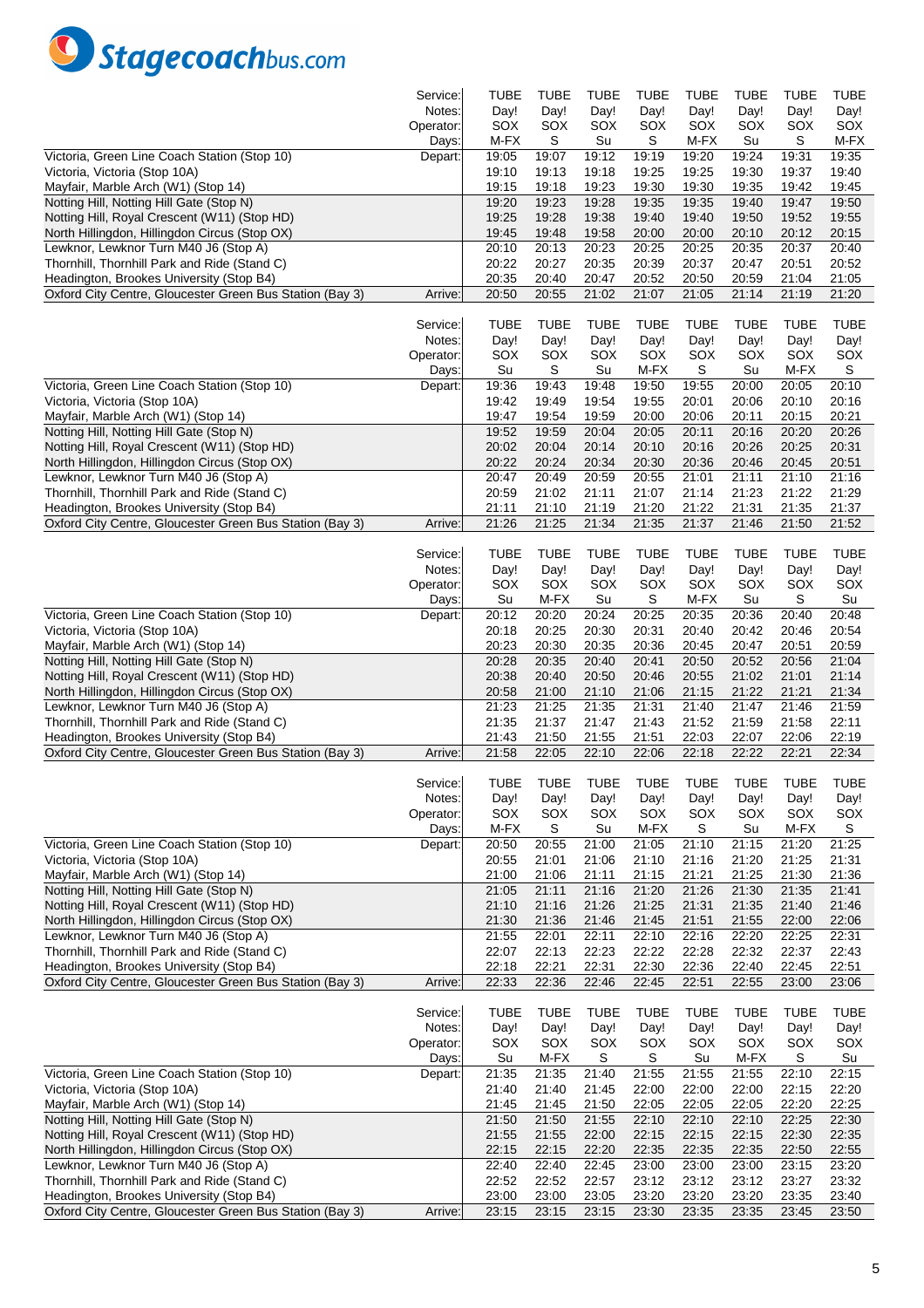

|                                                                                                      | Service:  | TUBE           | <b>TUBE</b>    | <b>TUBE</b>    | <b>TUBE</b>    | <b>TUBE</b>    | TUBE           | <b>TUBE</b>    | <b>TUBE</b>    |
|------------------------------------------------------------------------------------------------------|-----------|----------------|----------------|----------------|----------------|----------------|----------------|----------------|----------------|
|                                                                                                      | Notes:    | Day!           | Day!           | Day!           | Day!           | Day!           | Day!           | Day!           | Day!           |
|                                                                                                      | Operator: | SOX            | SOX            | SOX            | SOX            | SOX            | SOX            | SOX            | SOX            |
|                                                                                                      | Days:     | M-FX           | S              | Su             | M-FX           | S              | S              | Su             | M-FX           |
| Victoria, Green Line Coach Station (Stop 10)                                                         | Depart:   | 22:15          | 22:25          | 22:35          | 22:35          | 22:40          | 22:55          | 22:55          | 22:55          |
| Victoria, Victoria (Stop 10A)                                                                        |           | 22:20          | 22:30          | 22:40          | 22:40          | 22:45          | 23:00          | 23:00          | 23:00          |
| Mayfair, Marble Arch (W1) (Stop 14)                                                                  |           | 22:25          | 22:35          | 22:45          | 22:45          | 22:50          | 23:05          | 23:05          | 23:05          |
| Notting Hill, Notting Hill Gate (Stop N)                                                             |           | 22:30          | 22:40          | 22:50          | 22:50          | 22:55          | 23:10          | 23:10          | 23:10          |
| Notting Hill, Royal Crescent (W11) (Stop HD)                                                         |           | 22:35          | 22:45          | 22:55          | 22:55          | 23:00          | 23:15          | 23:15          | 23:15          |
| North Hillingdon, Hillingdon Circus (Stop OX)                                                        |           | 22:55          | 23:05          | 23:15          | 23:15          | 23:20          | 23:35          | 23:35          | 23:35          |
| Lewknor, Lewknor Turn M40 J6 (Stop A)                                                                |           | 23:20          | 23:30          | 23:40          | 23:40          | 23:45          | 00:00          | 00:00          | 00:00          |
| Thornhill, Thornhill Park and Ride (Stand C)                                                         |           | 23:32          | 23:42          | 23:52          | 23:52          | 23:57          | 00:12          | 00:12          | 00:12          |
| Headington, Brookes University (Stop B4)<br>Oxford City Centre, Gloucester Green Bus Station (Bay 3) |           | 23:40          | 23:50<br>00:00 | 00:00<br>00:10 | 00:00          | 00:05<br>00:15 | 00:20          | 00:20          | 00:20          |
|                                                                                                      | Arrive:   | 23:50          |                |                | 00:10          |                | 00:30          | 00:30          | 00:30          |
|                                                                                                      | Service:  | TUBE           | TUBE           | <b>TUBE</b>    | <b>TUBE</b>    | <b>TUBE</b>    | TUBE           | <b>TUBE</b>    | TUBE           |
|                                                                                                      | Notes:    | Day!           | Day!           | Day!           | Day!           | Day!           | Day!           | Day!           | Day!           |
|                                                                                                      | Operator: | SOX            | SOX            | SOX            | SOX            | SOX            | SOX            | SOX            | SOX            |
|                                                                                                      | Days:     | S              | Su             | M-FX           | M-FX           | S              | Su             | S              | Su             |
| Victoria, Green Line Coach Station (Stop 10)                                                         | Depart:   | 23:15          | 23:15          | 23:15          | 23:35          | 23:35          | 23:35          | 23:55          | 00:05          |
| Victoria, Victoria (Stop 10A)                                                                        |           | 23:20          | 23:20          | 23:20          | 23:40          | 23:40          | 23:40          | 00:00          | 00:10          |
| Mayfair, Marble Arch (W1) (Stop 14)                                                                  |           | 23:25          | 23:25          | 23:25          | 23:45          | 23:45          | 23:45          | 00:05          | 00:15          |
| Notting Hill, Notting Hill Gate (Stop N)                                                             |           | 23:30          | 23:30          | 23:30          | 23:50          | 23:50          | 23:50          | 00:10          | 00:20          |
| Notting Hill, Royal Crescent (W11) (Stop HD)                                                         |           | 23:35          | 23:35          | 23:35          | 23:55          | 23:55          | 23:55          | 00:15          | 00:25          |
| North Hillingdon, Hillingdon Circus (Stop OX)                                                        |           | 23:55          | 23:55          | 23:55          | 00:12          | 00:15          | 00:15          | 00:32          | 00:42          |
| Lewknor, Lewknor Turn M40 J6 (Stop A)                                                                |           | 00:20          | 00:20          | 00:20          | 00:37          | 00:40          | 00:40          | 00:57          | 01:07          |
| Thornhill, Thornhill Park and Ride (Stand C)                                                         |           | 00:32          | 00:32          | 00:32          | 00:49          | 00:52          | 00:52          | 01:09          | 01:19          |
| Headington, Brookes University (Stop B4)                                                             |           | 00:40          | 00:40          | 00:40          | 00:57          | 01:00          | 01:00          | 01:17          | 01:27          |
| Oxford City Centre, Gloucester Green Bus Station (Bay 3)                                             | Arrive:   | 00:50          | 00:50          | 00:50          | 01:07          | 01:10          | 01:10          | 01:27          | 01:37          |
|                                                                                                      |           |                |                |                |                |                |                |                |                |
|                                                                                                      | Service:  | TUBE           | <b>TUBE</b>    | <b>TUBE</b>    | <b>TUBE</b>    | TUBE           | TUBE           | <b>TUBE</b>    | TUBE           |
|                                                                                                      | Notes:    | Day!           | Day!           | Day!           | Day!           | Day!           | Day!           | Day!           | Day!           |
|                                                                                                      | Operator: | SOX            | SOX            | SOX            | SOX            | SOX            | SOX            | SOX            | SOX            |
|                                                                                                      | Days:     | M-FX           | S              | S              | Su             | M-FX           | S              | Su             | M-FX           |
| Victoria, Green Line Coach Station (Stop 10)                                                         | Depart:   | 00:05          | 00:15          | 00:35          | 00:35          | 00:35          | 00:55          | 01:05          | 01:05          |
| Victoria, Victoria (Stop 10A)                                                                        |           | 00:10          | 00:20          | 00:40          | 00:40          | 00:40          | 01:00          | 01:10          | 01:10          |
| Mayfair, Marble Arch (W1) (Stop 14)                                                                  |           | 00:15<br>00:20 | 00:25          | 00:45          | 00:45          | 00:45          | 01:05          | 01:15          | 01:15          |
| Notting Hill, Notting Hill Gate (Stop N)                                                             |           | 00:25          | 00:30<br>00:35 | 00:50<br>00:55 | 00:50          | 00:50<br>00:55 | 01:10<br>01:15 | 01:20<br>01:25 | 01:20<br>01:25 |
| Notting Hill, Royal Crescent (W11) (Stop HD)<br>North Hillingdon, Hillingdon Circus (Stop OX)        |           | 00:42          | 00:52          | 01:12          | 00:55<br>01:12 | 01:12          | 01:32          | 01:42          | 01:42          |
| Lewknor, Lewknor Turn M40 J6 (Stop A)                                                                |           | 01:07          | 01:17          | 01:37          | 01:37          | 01:37          | 01:57          | 02:07          | 02:07          |
| Thornhill, Thornhill Park and Ride (Stand C)                                                         |           | 01:19          | 01:29          | 01:49          | 01:49          | 01:49          | 02:09          | 02:19          | 02:19          |
| Headington, Brookes University (Stop B4)                                                             |           | 01:27          | 01:37          | 01:57          | 01:57          | 01:57          | 02:17          | 02:27          | 02:27          |
| Oxford City Centre, Gloucester Green Bus Station (Bay 3)                                             | Arrive:   | 01:37          | 01:47          | 02:07          | 02:07          | 02:07          | 02:27          | 02:37          | 02:37          |
|                                                                                                      |           |                |                |                |                |                |                |                |                |
|                                                                                                      | Service:  | <b>TUBE</b>    | <b>TUBE</b>    | TUBE           | <b>TUBE</b>    | <b>TUBE</b>    | <b>TUBE</b>    | <b>TUBE</b>    | <b>TUBE</b>    |
|                                                                                                      | Notes:    | Day!           | Day!           | Day!           | Day!           | Day!           | Day!           | Day!           | Day!           |
|                                                                                                      | Operator: | SOX            | SOX            | SOX            | SOX            | SOX            | SOX            | SOX            | SOX            |
|                                                                                                      | Days:     | S              | S              | Su             | M-FX           | S              | Su             | M-FX           | S              |
| Victoria, Green Line Coach Station (Stop 10)                                                         | Depart:   | 01:15          | 01:35          | 01:35          | 01:35          | 02:05          | 02:05          | 02:05          | 02:35          |
| Victoria, Victoria (Stop 10A)                                                                        |           | 01:20          | 01:40          | 01:40          | 01:40          | 02:10          | 02:10          | 02:10          | 02:40          |
| Mayfair, Marble Arch (W1) (Stop 14)                                                                  |           | 01:25          | 01:45          | 01:45          | 01:45          | 02:15          | 02:15          | 02:15          | 02:45          |
| Notting Hill, Notting Hill Gate (Stop N)                                                             |           | 01:30          | 01:50          | 01:50          | 01:50          | 02:20          | 02:20          | 02:20          | 02:50          |
| Notting Hill, Royal Crescent (W11) (Stop HD)                                                         |           | 01:35          | 01:55          | 01:55          | 01:55          | 02:25          | 02:25          | 02:25          | 02:55          |
| North Hillingdon, Hillingdon Circus (Stop OX)                                                        |           | 01:52          | 02:12          | 02:12          | 02:12          | 02:42          | 02:42          | 02:42          | 03:12          |
| Lewknor, Lewknor Turn M40 J6 (Stop A)                                                                |           | 02:17          | 02:37          | 02:37          | 02:37          | 03:07          | 03:07          | 03:07          | 03:37          |
| Thornhill, Thornhill Park and Ride (Stand C)                                                         |           | 02:29          | 02:49<br>02:57 | 02:49<br>02:57 | 02:49          | 03:19          | 03:19          | 03:19          | 03:49          |
| Headington, Brookes University (Stop B4)<br>Oxford City Centre, Gloucester Green Bus Station (Bay 3) |           | 02:37<br>02:47 | 03:07          |                | 02:57          | 03:27<br>03:37 | 03:27          | 03:27          | 03:57          |
|                                                                                                      | Arrive:   |                |                | 03:07          | 03:07          |                | 03:37          | 03:37          | 04:07          |
|                                                                                                      | Service:  | TUBE           | <b>TUBE</b>    | TUBE           | TUBE           |                |                |                |                |
|                                                                                                      | Notes:    | Day!           | Day!           | Day!           | Day!           |                |                |                |                |
|                                                                                                      | Operator: | SOX            | SOX            | SOX            | SOX            |                |                |                |                |
|                                                                                                      | Days:     | M-FX           | S              | Su             | M-FX           |                |                |                |                |
| Victoria, Green Line Coach Station (Stop 10)                                                         | Depart:   | 02:35          | 03:05          | 03:05          | 03:05          |                |                |                |                |
| Victoria, Victoria (Stop 10A)                                                                        |           | 02:40          | 03:10          | 03:10          | 03:10          |                |                |                |                |
| Mayfair, Marble Arch (W1) (Stop 14)                                                                  |           | 02:45          | 03:15          | 03:15          | 03:15          |                |                |                |                |
| Notting Hill, Notting Hill Gate (Stop N)                                                             |           | 02:50          | 03:20          | 03:20          | 03:20          |                |                |                |                |
| Notting Hill, Royal Crescent (W11) (Stop HD)                                                         |           | 02:55          | 03:25          | 03:25          | 03:25          |                |                |                |                |
| North Hillingdon, Hillingdon Circus (Stop OX)                                                        |           | 03:12          | 03:42          | 03:42          | 03:42          |                |                |                |                |
| Lewknor, Lewknor Turn M40 J6 (Stop A)                                                                |           | 03:37          | 04:07          | 04:07          | 04:07          |                |                |                |                |
| Thornhill, Thornhill Park and Ride (Stand C)                                                         |           | 03:49          | 04:19          | 04:19          | 04:19          |                |                |                |                |
| Headington, Brookes University (Stop B4)                                                             |           | 03:57          | 04:27          | 04:27          | 04:27          |                |                |                |                |
| Oxford City Centre, Gloucester Green Bus Station (Bay 3)                                             | Arrive:   | 04:07          | 04:37          | 04:37          | 04:37          |                |                |                |                |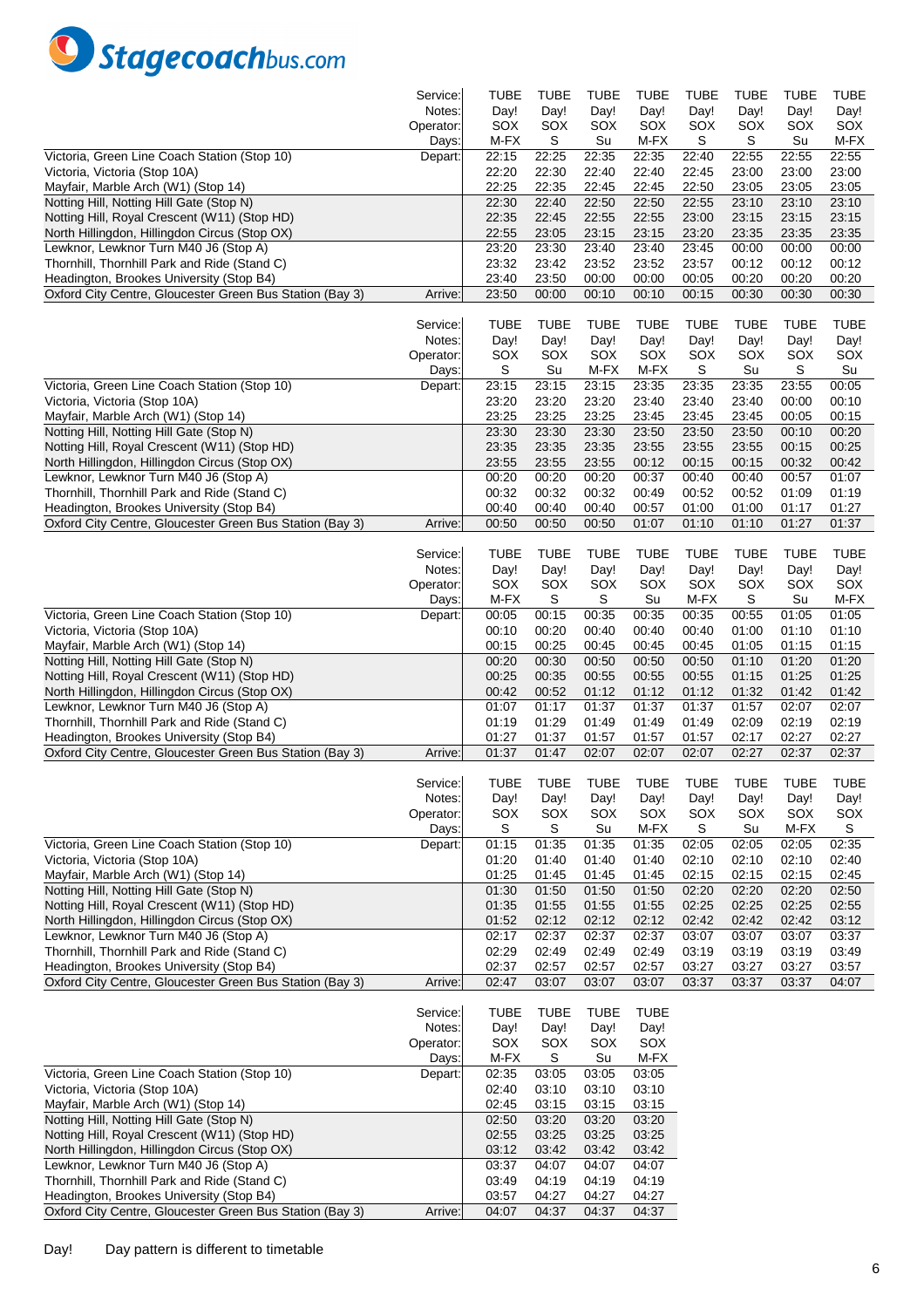

M Mondays only M-FX Monday to Friday (not Bank Hols) S Saturdays T-SX Tues to Sat (not Bank Hols) Su Sundays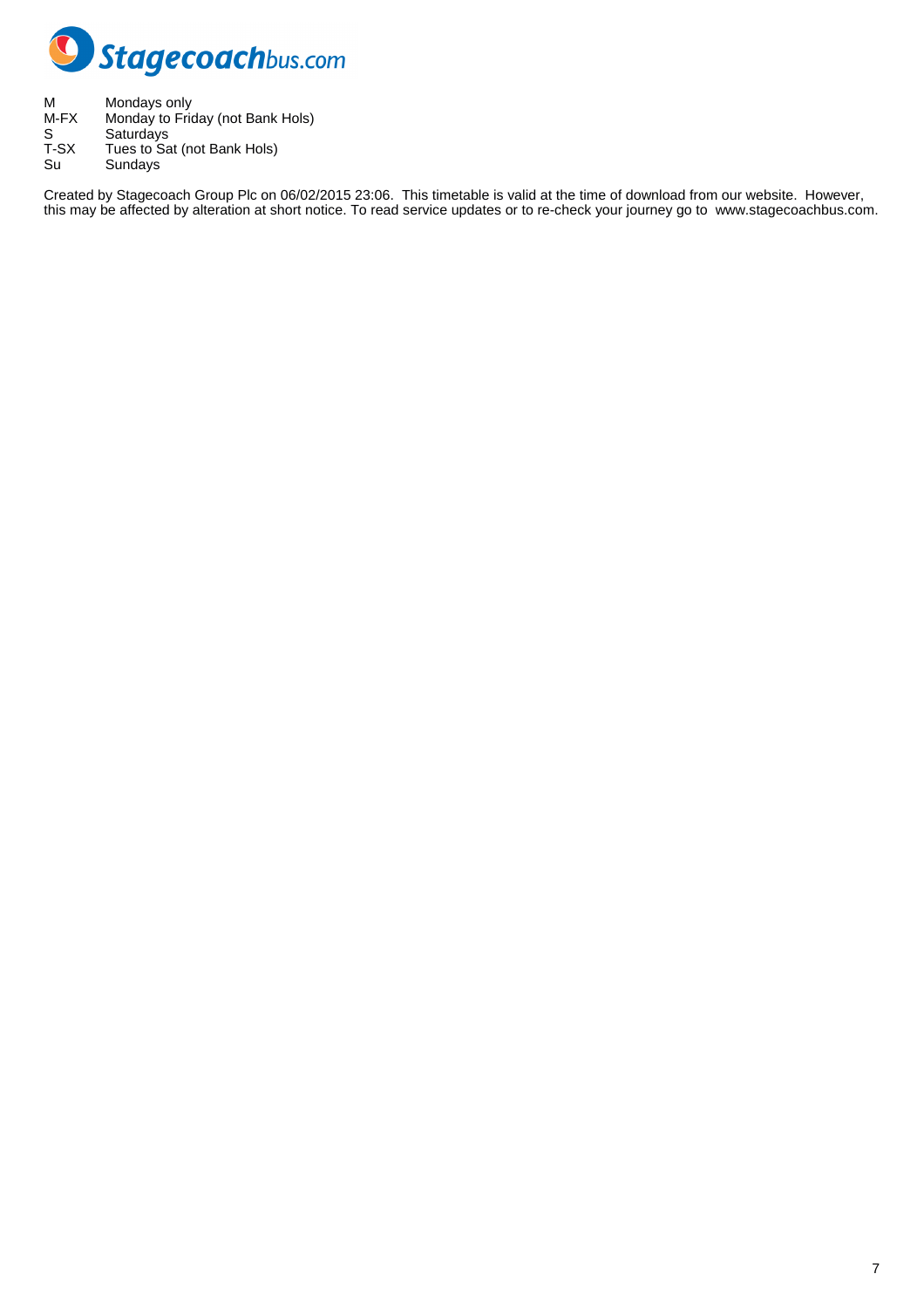

## **Oxford - London TUBE Monday - Friday (not Bank Holidays)**

Operated by: SOX Stagecoach in Oxfordshire

|                                                                                                      | Service:  | <b>TUBE</b>    | <b>TUBE</b>    | <b>TUBE</b>    | TUBE           | <b>TUBE</b>    | <b>TUBE</b>    | <b>TUBE</b>    | <b>TUBE</b>    |
|------------------------------------------------------------------------------------------------------|-----------|----------------|----------------|----------------|----------------|----------------|----------------|----------------|----------------|
|                                                                                                      | Operator: | SOX            | SOX            | SOX            | SOX            | SOX            | SOX            | SOX            | SOX            |
| Oxford City Centre, Gloucester Green Bus Station (Bay 3)<br>Headington, Brookes University (Stop B3) | Depart:   | 04:10          | 04:40          | 05:10          | 05:25          | 05:40          | 05:50          | 06:00          | 06:12          |
|                                                                                                      |           | 04:18<br>04:25 | 04:48          | 05:18<br>05:25 | 05:33          | 05:50<br>06:00 | 06:00          | 06:10<br>06:20 | 06:23<br>06:33 |
| Thornhill, Thornhill Park and Ride (Stand A)<br>Lewknor, Lewknor Turn M40 J6 (Stop B)                |           | 04:38          | 04:55<br>05:08 | 05:38          | 05:40<br>05:53 | 06:13          | 06:10<br>06:24 |                | 06:47          |
| North Hillingdon, Hillingdon (Stop LN)                                                               |           | 05:04          | 05:34          | 06:04          | 06:19          | 06:40          | 06:54          |                | 07:17          |
| Notting Hill, Royal Crescent (W11) (Stop HJ)                                                         |           | 05:22          | 05:52          | 06:22          | 06:42          | 07:10          | 07:24          |                | 07:52          |
| Victoria, Green Line Coach Station (Stop 10)                                                         | Arrive:   | 05:42          | 06:12          | 06:42          | 07:10          | 07:40          | 07:59          | 07:58          | 08:34          |
|                                                                                                      |           |                |                |                |                |                |                |                |                |
|                                                                                                      | Service:  | <b>TUBE</b>    | <b>TUBE</b>    | <b>TUBE</b>    | <b>TUBE</b>    | <b>TUBE</b>    | <b>TUBE</b>    | <b>TUBE</b>    | <b>TUBE</b>    |
|                                                                                                      | Operator: | SOX            | SOX            | SOX            | SOX            | SOX            | SOX            | SOX            | SOX            |
| Oxford City Centre, Gloucester Green Bus Station (Bay 3)                                             | Depart:   | 06:24          | 06:36          | 06:48          | 07:00          | 07:12          | 07:24          | 07:36          | 07:50          |
| Headington, Brookes University (Stop B3)                                                             |           | 06:35          | 06:47          | 06:59          | 07:11          | 07:23          | 07:35          | 07:47          | 08:02          |
| Thornhill, Thornhill Park and Ride (Stand A)                                                         |           | 06:45          | 06:57          | 07:09          | 07:21          | 07:33          | 07:45          | 07:57          | 08:17          |
| Lewknor, Lewknor Turn M40 J6 (Stop B)                                                                |           |                | 07:11          | 07:23          |                | 07:47          | 07:59          | 08:11          | 08:31          |
| North Hillingdon, Hillingdon (Stop LN)                                                               |           |                | 07:41          | 07:53          |                | 08:17          | 08:29          | 08:41          | 09:01          |
| Notting Hill, Royal Crescent (W11) (Stop HJ)                                                         |           |                | 08:21          | 08:33          |                | 08:59          | 09:11          | 09:23          | 09:38          |
| Victoria, Green Line Coach Station (Stop 10)                                                         | Arrive:   | 08:41          | 09:04          | 09:16          | 09:20          | 09:39          | 09:51          | 10:03          | 10:16          |
|                                                                                                      |           |                |                |                |                |                |                |                |                |
|                                                                                                      | Service:  | <b>TUBE</b>    | <b>TUBE</b>    | <b>TUBE</b>    | <b>TUBE</b>    | <b>TUBE</b>    | <b>TUBE</b>    | <b>TUBE</b>    | <b>TUBE</b>    |
|                                                                                                      | Operator: | SOX            | SOX            | SOX            | SOX            | SOX            | SOX            | SOX            | SOX            |
| Oxford City Centre, Gloucester Green Bus Station (Bay 3)                                             | Depart:   | 08:05          | 08:20          | 08:35          | 08:50          | 09:05          | 09:20          | 09:35          | 09:50          |
| Headington, Brookes University (Stop B3)                                                             |           | 08:17          | 08:32          | 08:47          | 09:02          | 09:17          | 09:32          | 09:47          | 10:02          |
| Thornhill, Thornhill Park and Ride (Stand A)                                                         |           | 08:32          | 08:47          | 09:02          | 09:17          | 09:32          | 09:47          | 10:02          | 10:17          |
| Lewknor, Lewknor Turn M40 J6 (Stop B)                                                                |           | 08:46          | 09:01          | 09:16          | 09:31          | 09:46          | 10:01          | 10:16          | 10:31          |
| North Hillingdon, Hillingdon (Stop LN)                                                               |           | 09:16          | 09:31          | 09:46          | 10:01          | 10:13          | 10:28          | 10:43          | 10:58          |
| Notting Hill, Royal Crescent (W11) (Stop HJ)                                                         |           | 09:51          | 10:01          | 10:13          | 10:23          | 10:35          | 10:50          | 11:05          | 11:20          |
| Victoria, Green Line Coach Station (Stop 10)                                                         | Arrive:   | 10:19          | 10:29          | 10:38          | 10:48          | 11:00          | 11:15          | 11:30          | 11:45          |
|                                                                                                      |           |                |                |                |                |                |                |                |                |
|                                                                                                      | Service:  | <b>TUBE</b>    | <b>TUBE</b>    | <b>TUBE</b>    | <b>TUBE</b>    | <b>TUBE</b>    | <b>TUBE</b>    | <b>TUBE</b>    | <b>TUBE</b>    |
|                                                                                                      | Operator: | SOX            | SOX            | SOX            | SOX            | SOX            | SOX            | SOX            | SOX            |
| Oxford City Centre, Gloucester Green Bus Station (Bay 3)                                             | Depart:   | 10:05          | 10:20          | 10:35          | 10:50          | 11:05          | 11:20          | 11:35          | 11:50          |
| Headington, Brookes University (Stop B3)                                                             |           | 10:17          | 10:32          | 10:47          | 11:02          | 11:17          | 11:32          | 11:47          | 12:02          |
| Thornhill, Thornhill Park and Ride (Stand A)                                                         |           | 10:32          | 10:47          | 11:02          | 11:17          | 11:32          | 11:47          | 12:02          | 12:17          |
| Lewknor, Lewknor Turn M40 J6 (Stop B)                                                                |           | 10:46          | 11:01          | 11:16          | 11:31          | 11:46          | 12:01          | 12:16          | 12:31          |
| North Hillingdon, Hillingdon (Stop LN)                                                               |           | 11:13          | 11:28          | 11:43          | 11:58          | 12:13          | 12:28          | 12:43          | 12:58          |
| Notting Hill, Royal Crescent (W11) (Stop HJ)                                                         |           | 11:35          | 11:50          | 12:05          | 12:20          | 12:35          | 12:50          | 13:05          | 13:20          |
| Victoria, Green Line Coach Station (Stop 10)                                                         | Arrive:   | 12:00          | 12:15          | 12:30          | 12:45          | 13:00          | 13:15          | 13:30          | 13:45          |
|                                                                                                      |           |                |                |                |                |                |                |                |                |
|                                                                                                      | Service:  | <b>TUBE</b>    | <b>TUBE</b>    | <b>TUBE</b>    | TUBE           | <b>TUBE</b>    | <b>TUBE</b>    | TUBE           | <b>TUBE</b>    |
|                                                                                                      | Operator: | SOX            | SOX            | SOX            | SOX            | SOX            | SOX            | SOX            | SOX            |
| Oxford City Centre, Gloucester Green Bus Station (Bay 3)                                             | Depart:   | 12:05          | 12:20          | 12:35          | 12:50          | 13:05          | 13:20          | 13:35          | 13:50          |
| Headington, Brookes University (Stop B3)                                                             |           | 12:17          | 12:32          | 12:47          | 13:02          | 13:17          | 13:32          | 13:47          | 14:02          |
| Thornhill, Thornhill Park and Ride (Stand A)                                                         |           | 12:32          | 12:47          | 13:02          | 13:17          | 13:32          | 13:47          | 14:02          | 14:17          |
| Lewknor, Lewknor Turn M40 J6 (Stop B)                                                                |           | 12:46          | 13:01          | 13:16          | 13:31          | 13:46          | 14:01          | 14:16          | 14:31          |
| North Hillingdon, Hillingdon (Stop LN)                                                               |           | 13:13          | 13:28          | 13:43          | 13:58          | 14:13          | 14:28          | 14:43          | 14:58          |
| Notting Hill, Royal Crescent (W11) (Stop HJ)<br>Victoria, Green Line Coach Station (Stop 10)         |           | 13:35          | 13:50          | 14:05          | 14:20          | 14:35          | 14:50          | 15:05          | 15:20          |
|                                                                                                      | Arrive:   | 14:00          | 14:15          | 14:30          | 14:45          | 15:00          | 15:15          | 15:30          | 15:45          |
|                                                                                                      | Service:  | <b>TUBE</b>    | <b>TUBE</b>    | <b>TUBE</b>    | <b>TUBE</b>    | <b>TUBE</b>    | <b>TUBE</b>    | <b>TUBE</b>    | <b>TUBE</b>    |
|                                                                                                      | Operator: | SOX            | SOX            | SOX            | SOX            | SOX            | SOX            | SOX            | SOX            |
| Oxford City Centre, Gloucester Green Bus Station (Bay 3)                                             | Depart:   | 14:05          | 14:20          | 14:35          | 14:50          | 15:05          | 15:20          | 15:35          | 15:50          |
| Headington, Brookes University (Stop B3)                                                             |           | 14:17          | 14:32          | 14:48          | 15:03          | 15:18          | 15:35          | 15:50          | 16:05          |
| Thornhill, Thornhill Park and Ride (Stand A)                                                         |           | 14:32          | 14:47          | 15:05          | 15:20          | 15:35          | 15:50          | 16:05          | 16:20          |
| Lewknor, Lewknor Turn M40 J6 (Stop B)                                                                |           | 14:46          | 15:01          | 15:19          | 15:34          | 15:49          | 16:04          | 16:19          | 16:34          |
| North Hillingdon, Hillingdon (Stop LN)                                                               |           | 15:13          | 15:28          | 15:46          | 16:01          | 16:16          | 16:32          | 16:47          | 17:02          |
| Notting Hill, Royal Crescent (W11) (Stop HJ)                                                         |           | 15:35          | 15:50          | 16:07          | 16:22          | 16:37          | 16:53          | 17:08          | 17:23          |
| Victoria, Green Line Coach Station (Stop 10)                                                         | Arrive:   | 16:00          | 16:15          | 16:38          | 16:53          | 17:13          | 17:33          | 17:48          | 18:03          |
|                                                                                                      |           |                |                |                |                |                |                |                |                |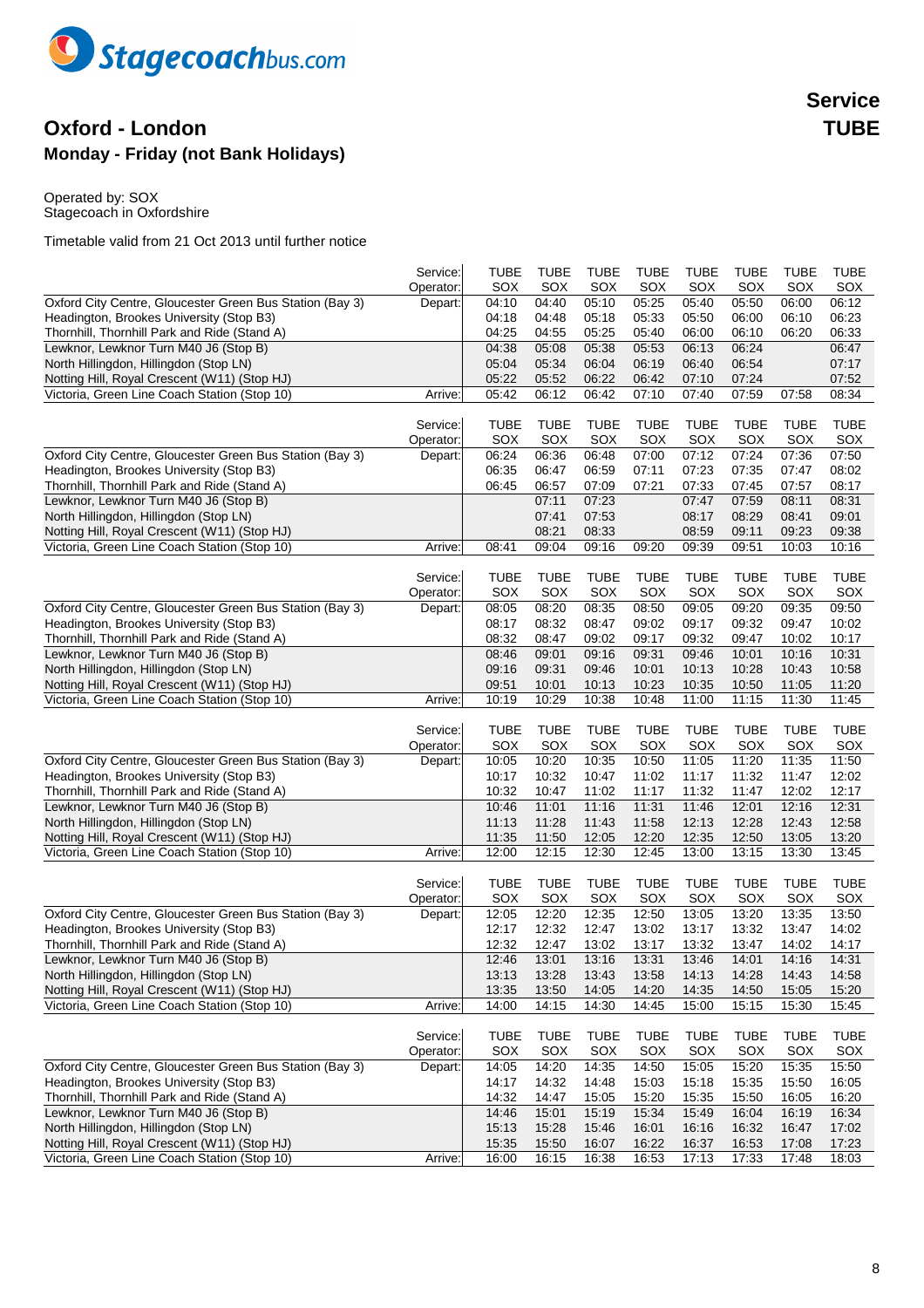

|                                                                                              | Service:  | <b>TUBE</b>        | <b>TUBE</b>    | <b>TUBE</b>    | <b>TUBE</b> | <b>TUBE</b> | <b>TUBE</b> | <b>TUBE</b> | <b>TUBE</b> |
|----------------------------------------------------------------------------------------------|-----------|--------------------|----------------|----------------|-------------|-------------|-------------|-------------|-------------|
|                                                                                              | Operator: | SOX                | SOX            | SOX            | SOX         | SOX         | SOX         | SOX         | SOX         |
| Oxford City Centre, Gloucester Green Bus Station (Bay 3)                                     | Depart:   | 16:05              | 16:20          | 16:35          | 16:50       | 17:05       | 17:20       | 17:35       | 17:50       |
| Headington, Brookes University (Stop B3)                                                     |           | 16:20              | 16:35          | 16:50          | 17:05       | 17:20       | 17:33       | 17:48       | 18:03       |
| Thornhill, Thornhill Park and Ride (Stand A)                                                 |           | 16:35              | 16:50          | 17:05          | 17:20       | 17:35       | 17:48       | 18:03       | 18:18       |
| Lewknor, Lewknor Turn M40 J6 (Stop B)                                                        |           | 16:49              | 17:03          | 17:18          | 17:33       | 17:48       | 18:01       | 18:16       | 18:31       |
| North Hillingdon, Hillingdon (Stop LN)                                                       |           | 17:17              | 17:31          | 17:46          | 18:01       | 18:16       | 18:27       | 18:42       | 18:57       |
| Notting Hill, Royal Crescent (W11) (Stop HJ)                                                 |           | 17:38              | 17:51          | 18:06          | 18:21       | 18:36       | 18:47       | 19:02       | 19:17       |
| Victoria, Green Line Coach Station (Stop 10)                                                 | Arrive:   | 18:18              | 18:30          | 18:45          | 19:00       | 19:15       | 19:22       | 19:30       | 19:45       |
|                                                                                              |           |                    |                |                |             |             |             |             |             |
|                                                                                              | Service:  | <b>TUBE</b>        | <b>TUBE</b>    | <b>TUBE</b>    | <b>TUBE</b> | <b>TUBE</b> | <b>TUBE</b> | <b>TUBE</b> | <b>TUBE</b> |
|                                                                                              | Operator: | SOX                | SOX            | SOX            | SOX         | SOX         | SOX         | SOX         | SOX         |
| Oxford City Centre, Gloucester Green Bus Station (Bay 3)                                     | Depart:   | 18:10              | 18:30          | 18:50          | 19:10       | 19:30       | 19:50       | 20:10       | 20:40       |
| Headington, Brookes University (Stop B3)                                                     |           | 18:23              | 18:43          | 19:03          | 19:23       | 19:43       | 20:03       | 20:23       | 20:48       |
| Thornhill, Thornhill Park and Ride (Stand A)                                                 |           | 18:32              | 18:52          | 19:12          | 19:32       | 19:52       | 20:12       | 20:32       | 20:55       |
| Lewknor, Lewknor Turn M40 J6 (Stop B)                                                        |           | 18:45              | 19:05          | 19:25          | 19:45       | 20:05       | 20:25       | 20:45       | 21:08       |
| North Hillingdon, Hillingdon (Stop LN)                                                       |           | 19:11              | 19:31          | 19:51          | 20:11       | 20:31       | 20:51       | 21:11       | 21:34       |
| Notting Hill, Royal Crescent (W11) (Stop HJ)                                                 |           | 19:31              | 19:51          | 20:11          | 20:31       | 20:51       | 21:11       | 21:31       | 21:54       |
| Victoria, Green Line Coach Station (Stop 10)                                                 | Arrive:   | 19:55              | 20:15          | 20:35          | 20:55       | 21:15       | 21:35       | 21:55       | 22:18       |
|                                                                                              |           |                    |                |                |             |             |             |             |             |
|                                                                                              | Service:  | <b>TUBE</b>        | <b>TUBE</b>    | <b>TUBE</b>    | <b>TUBE</b> | <b>TUBE</b> | <b>TUBE</b> | <b>TUBE</b> | <b>TUBE</b> |
|                                                                                              | Operator: | SOX                | SOX            | SOX            | SOX         | SOX         | SOX         | SOX         | SOX         |
| Oxford City Centre, Gloucester Green Bus Station (Bay 3)                                     | Depart:   | 21:10              | 21:40          | 22:10          | 22:40       | 23:10       | 23:40       | 00:10       | 00:40       |
| Headington, Brookes University (Stop B3)                                                     |           | 21:18              | 21:48          | 22:18          | 22:48       | 23:20       | 23:50       | 00:20       | 00:50       |
| Thornhill, Thornhill Park and Ride (Stand A)                                                 |           | 21:25              | 21:55          | 22:25          | 22:55       | 23:27       | 23:57       | 00:27       | 00:57       |
| Lewknor, Lewknor Turn M40 J6 (Stop B)                                                        |           | 21:38              | 22:08          | 22:38          | 23:08       | 23:40       | 00:10       | 00:40       | 01:10       |
| North Hillingdon, Hillingdon (Stop LN)                                                       |           | 22:04              | 22:34          | 23:04          | 23:34       | 00:06       | 00:36       | 01:06       | 01:36       |
| Notting Hill, Royal Crescent (W11) (Stop HJ)                                                 |           | 22:24              | 22:54          | 23:24          | 23:54       | 00:26       | 00:56       | 01:24       | 01:54       |
| Victoria, Green Line Coach Station (Stop 10)                                                 | Arrive:   | 22:48              | 23:18          | 23:48          | 00:18       | 00:46       | 01:16       | 01:44       | 02:14       |
|                                                                                              | Service:  |                    | <b>TUBE</b>    | <b>TUBE</b>    |             |             |             |             |             |
|                                                                                              | Operator: | <b>TUBE</b><br>SOX | SOX            | SOX            |             |             |             |             |             |
| Oxford City Centre, Gloucester Green Bus Station (Bay 3)                                     |           |                    |                |                |             |             |             |             |             |
|                                                                                              |           |                    |                |                |             |             |             |             |             |
|                                                                                              | Depart:   | 01:10              | 02:10          | 03:10          |             |             |             |             |             |
| Headington, Brookes University (Stop B3)                                                     |           | 01:20              | 02:20          | 03:20          |             |             |             |             |             |
| Thornhill, Thornhill Park and Ride (Stand A)                                                 |           | 01:27              | 02:27          | 03:27          |             |             |             |             |             |
| Lewknor, Lewknor Turn M40 J6 (Stop B)                                                        |           | 01:40              | 02:40          | 03:40          |             |             |             |             |             |
| North Hillingdon, Hillingdon (Stop LN)                                                       |           | 02:06              | 03:06          | 04:06          |             |             |             |             |             |
| Notting Hill, Royal Crescent (W11) (Stop HJ)<br>Victoria, Green Line Coach Station (Stop 10) | Arrive:   | 02:24<br>02:44     | 03:24<br>03:44 | 04:24<br>04:44 |             |             |             |             |             |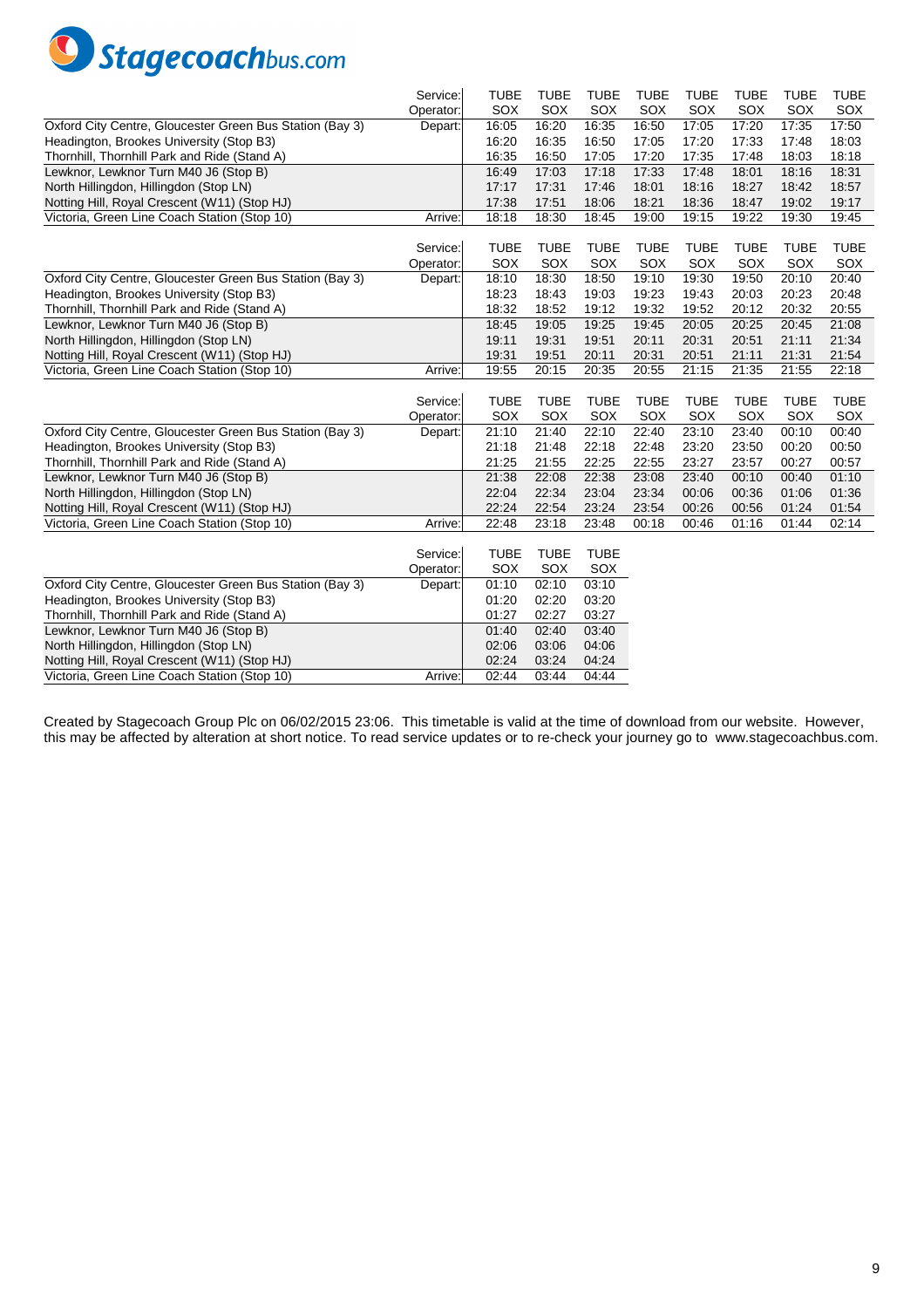

## **Oxford - London TUBE Saturdays (not Bank Holidays)**

Operated by: SOX Stagecoach in Oxfordshire

|                                                                                       | Service:  | TUBE        | <b>TUBE</b>    | <b>TUBE</b> | TUBE        | <b>TUBE</b> | <b>TUBE</b> | TUBE        | <b>TUBE</b> |
|---------------------------------------------------------------------------------------|-----------|-------------|----------------|-------------|-------------|-------------|-------------|-------------|-------------|
|                                                                                       | Operator: | SOX         | SOX            | SOX         | SOX         | SOX         | SOX         | SOX         | SOX         |
| Oxford City Centre, Gloucester Green Bus Station (Bay 3)                              | Depart:   | 04:10       | 05:10          | 05:40       | 06:00       | 06:20       | 06:40       | 06:55       | 07:10       |
| Headington, Brookes University (Stop B3)                                              |           | 04:18       | 05:18          | 05:48       | 06:08       | 06:28       | 06:50       | 07:05       | 07:20       |
| Thornhill, Thornhill Park and Ride (Stand A)                                          |           | 04:25       | 05:25          | 05:55       | 06:17       | 06:37       | 07:02       | 07:17       | 07:32       |
| Lewknor, Lewknor Turn M40 J6 (Stop B)                                                 |           | 04:38       | 05:38          | 06:08       | 06:30       | 06:50       | 07:15       | 07:30       | 07:45       |
| North Hillingdon, Hillingdon (Stop LN)                                                |           | 05:04       | 06:04          | 06:34       | 06:56       | 07:17       | 07:42       | 07:57       | 08:12       |
| Notting Hill, Royal Crescent (W11) (Stop HJ)                                          |           | 05:22       | 06:22          | 06:52       | 07:16       | 07:37       | 08:02       | 08:17       | 08:32       |
| Victoria, Green Line Coach Station (Stop 10)                                          | Arrive:   | 05:42       | 06:42          | 07:12       | 07:39       | 08:00       | 08:25       | 08:40       | 08:55       |
|                                                                                       |           |             |                |             |             |             |             |             |             |
|                                                                                       | Service:  | <b>TUBE</b> | <b>TUBE</b>    | <b>TUBE</b> | <b>TUBE</b> | <b>TUBE</b> | TUBE        | TUBE        | <b>TUBE</b> |
|                                                                                       | Operator: | SOX         | SOX            | SOX         | SOX         | SOX         | SOX         | SOX         | SOX         |
| Oxford City Centre, Gloucester Green Bus Station (Bay 3)                              | Depart:   | 07:25       | 07:40          | 07:55       | 08:10       | 08:22       | 08:34       | 08:46       | 08:58       |
| Headington, Brookes University (Stop B3)                                              |           | 07:35       | 07:52          | 08:07       | 08:22       | 08:34       | 08:46       | 08:58       | 09:13       |
| Thornhill, Thornhill Park and Ride (Stand A)                                          |           | 07:47       | 08:05          | 08:20       | 08:37       | 08:49       | 09:01       | 09:13       | 09:28       |
| Lewknor, Lewknor Turn M40 J6 (Stop B)                                                 |           | 08:00       | 08:19          | 08:34       | 08:51       | 09:03       | 09:15       | 09:27       | 09:42       |
| North Hillingdon, Hillingdon (Stop LN)                                                |           | 08:27       | 08:46          | 09:01       | 09:18       | 09:30       | 09:42       | 09:54       | 10:09       |
| Notting Hill, Royal Crescent (W11) (Stop HJ)                                          |           | 08:52       | 09:11          | 09:26       | 09:43       | 09:55       | 10:07       | 10:19       | 10:34       |
| Victoria, Green Line Coach Station (Stop 10)                                          | Arrive:   | 09:15       | 09:34          | 09:49       | 10:10       | 10:22       | 10:34       | 10:46       | 11:01       |
|                                                                                       |           |             |                |             |             |             |             |             |             |
|                                                                                       | Service:  | <b>TUBE</b> | <b>TUBE</b>    | <b>TUBE</b> | <b>TUBE</b> | <b>TUBE</b> | <b>TUBE</b> | <b>TUBE</b> | <b>TUBE</b> |
|                                                                                       | Operator: | SOX         | SOX            | SOX         | SOX         | SOX         | SOX         | SOX         | SOX         |
| Oxford City Centre, Gloucester Green Bus Station (Bay 3)                              | Depart:   | 09:08       | 09:18          | 09:28       | 09:38       | 09:48       | 09:58       | 10:08       | 10:18       |
| Headington, Brookes University (Stop B3)                                              |           | 09:23       | 09:33          | 09:43       | 09:53       | 10:03       | 10:13       | 10:23       | 10:33       |
| Thornhill, Thornhill Park and Ride (Stand A)                                          |           | 09:38       | 09:50          | 10:00       | 10:10       | 10:20       | 10:30       | 10:40       | 10:50       |
| Lewknor, Lewknor Turn M40 J6 (Stop B)                                                 |           | 09:52       | 10:04          | 10:14       | 10:24       | 10:34       | 10:44       | 10:54       | 11:04       |
| North Hillingdon, Hillingdon (Stop LN)                                                |           | 10:19       | 10:31          | 10:41       | 10:51       | 11:01       | 11:11       | 11:21       | 11:31       |
| Notting Hill, Royal Crescent (W11) (Stop HJ)                                          |           | 10:44       | 10:56          | 11:06       | 11:16       | 11:26       | 11:36       | 11:46       | 11:53       |
| Victoria, Green Line Coach Station (Stop 10)                                          | Arrive:   | 11:11       | 11:23          | 11:33       | 11:43       | 11:53       | 12:03       | 12:13       | 12:20       |
|                                                                                       |           |             |                |             |             |             |             |             |             |
|                                                                                       | Service:  | <b>TUBE</b> | <b>TUBE</b>    | <b>TUBE</b> | <b>TUBE</b> | <b>TUBE</b> | <b>TUBE</b> | <b>TUBE</b> | <b>TUBE</b> |
|                                                                                       | Operator: | SOX         | SOX            | SOX         | SOX         | SOX         | SOX         | SOX         | SOX         |
| Oxford City Centre, Gloucester Green Bus Station (Bay 3)                              | Depart:   | 10:28       | 10:38          | 10:50       | 11:05       | 11:20       | 11:35       | 11:50       | 12:05       |
| Headington, Brookes University (Stop B3)                                              |           | 10:43       | 10:53          | 11:05       | 11:20       | 11:35       | 11:50       | 12:05       | 12:20       |
|                                                                                       |           | 11:00       |                | 11:22       |             | 11:50       | 12:05       | 12:20       | 12:35       |
| Thornhill, Thornhill Park and Ride (Stand A)<br>Lewknor, Lewknor Turn M40 J6 (Stop B) |           | 11:14       | 11:10<br>11:24 | 11:36       | 11:35       | 12:04       | 12:19       | 12:34       | 12:49       |
|                                                                                       |           |             |                |             | 11:49       |             |             |             |             |
| North Hillingdon, Hillingdon (Stop LN)                                                |           | 11:41       | 11:51          | 12:03       | 12:16       | 12:31       | 12:46       | 13:01       | 13:15       |
| Notting Hill, Royal Crescent (W11) (Stop HJ)                                          |           | 12:03       | 12:13          | 12:25       | 12:38       | 12:53       | 13:08       | 13:23       | 13:37       |
| Victoria, Green Line Coach Station (Stop 10)                                          | Arrive:   | 12:30       | 12:40          | 12:52       | 13:05       | 13:20       | 13:35       | 13:50       | 14:05       |
|                                                                                       |           |             |                |             |             |             |             |             |             |
|                                                                                       | Service:  | <b>TUBE</b> | <b>TUBE</b>    | <b>TUBE</b> | TUBE        | <b>TUBE</b> | <b>TUBE</b> | TUBE        | <b>TUBE</b> |
|                                                                                       | Operator: | SOX         | SOX            | SOX         | SOX         | SOX         | SOX         | SOX         | SOX         |
| Oxford City Centre, Gloucester Green Bus Station (Bay 3)                              | Depart:   | 12:20       | 12:35          | 12:50       | 13:05       | 13:20       | 13:35       | 13:50       | 14:05       |
| Headington, Brookes University (Stop B3)                                              |           | 12:35       | 12:50          | 13:05       | 13:20       | 13:35       | 13:50       | 14:05       | 14:20       |
| Thornhill, Thornhill Park and Ride (Stand A)                                          |           | 12:50       | 13:05          | 13:20       | 13:35       | 13:50       | 14:05       | 14:20       | 14:35       |
| Lewknor, Lewknor Turn M40 J6 (Stop B)                                                 |           | 13:04       | 13:19          | 13:34       | 13:49       | 14:04       | 14:19       | 14:34       | 14:49       |
| North Hillingdon, Hillingdon (Stop LN)                                                |           | 13:30       | 13:45          | 14:00       | 14:15       | 14:30       | 14:45       | 15:00       | 15:15       |
| Notting Hill, Royal Crescent (W11) (Stop HJ)                                          |           | 13:52       | 14:07          | 14:22       | 14:37       | 14:52       | 15:07       | 15:22       | 15:37       |
| Victoria, Green Line Coach Station (Stop 10)                                          | Arrive:   | 14:20       | 14:35          | 14:50       | 15:05       | 15:20       | 15:35       | 15:50       | 16:05       |
|                                                                                       |           |             |                |             |             |             |             |             |             |
|                                                                                       | Service:  | <b>TUBE</b> | <b>TUBE</b>    | <b>TUBE</b> | <b>TUBE</b> | <b>TUBE</b> | <b>TUBE</b> | <b>TUBE</b> | <b>TUBE</b> |
|                                                                                       | Operator: | SOX         | SOX            | SOX         | SOX         | SOX         | SOX         | SOX         | SOX         |
| Oxford City Centre, Gloucester Green Bus Station (Bay 3)                              | Depart:   | 14:20       | 14:35          | 14:50       | 15:02       | 15:14       | 15:26       | 15:38       | 15:50       |
| Headington, Brookes University (Stop B3)                                              |           | 14:35       | 14:50          | 15:05       | 15:17       | 15:29       | 15:43       | 15:55       | 16:07       |
| Thornhill, Thornhill Park and Ride (Stand A)                                          |           | 14:50       | 15:05          | 15:20       | 15:32       | 15:44       | 15:58       | 16:10       | 16:22       |
| Lewknor, Lewknor Turn M40 J6 (Stop B)                                                 |           | 15:04       | 15:19          | 15:34       | 15:46       | 15:58       | 16:12       | 16:24       | 16:36       |
| North Hillingdon, Hillingdon (Stop LN)                                                |           | 15:30       | 15:45          | 16:00       | 16:12       | 16:24       | 16:38       | 16:50       | 17:02       |
| Notting Hill, Royal Crescent (W11) (Stop HJ)                                          |           | 15:52       | 16:07          | 16:22       | 16:34       | 16:46       | 17:00       | 17:12       | 17:24       |
| Victoria, Green Line Coach Station (Stop 10)                                          | Arrive:   | 16:20       | 16:35          | 16:50       | 17:02       | 17:14       | 17:29       | 17:41       | 17:53       |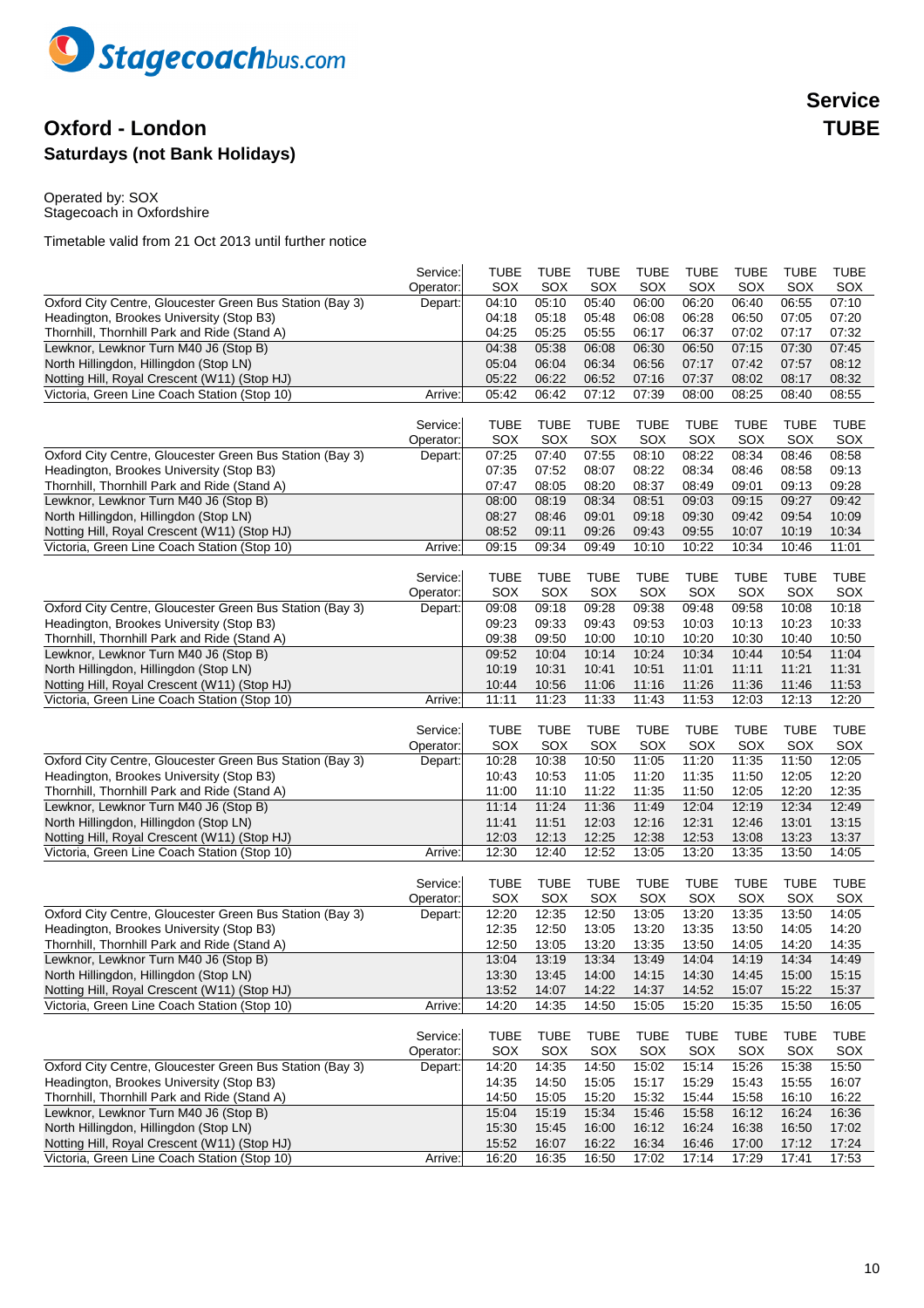

|                                                          | Service:  | TUBE           | <b>TUBE</b>    | <b>TUBE</b>    | <b>TUBE</b>    | <b>TUBE</b>  | <b>TUBE</b>  | <b>TUBE</b>  | <b>TUBE</b>    |
|----------------------------------------------------------|-----------|----------------|----------------|----------------|----------------|--------------|--------------|--------------|----------------|
| Oxford City Centre, Gloucester Green Bus Station (Bay 3) | Operator: | SOX            | SOX            | SOX            | SOX            | SOX<br>16:50 | SOX<br>17:05 | SOX<br>17:20 | SOX            |
| Headington, Brookes University (Stop B3)                 | Depart:   | 16:02<br>16:19 | 16:14<br>16:31 | 16:26<br>16:43 | 16:38          | 17:07        | 17:22        | 17:37        | 17:35<br>17:52 |
| Thornhill, Thornhill Park and Ride (Stand A)             |           | 16:34          | 16:46          | 16:58          | 16:55<br>17:10 | 17:22        | 17:37        | 17:52        | 18:05          |
| Lewknor, Lewknor Turn M40 J6 (Stop B)                    |           | 16:48          | 17:00          | 17:12          | 17:24          | 17:36        | 17:51        | 18:06        | 18:18          |
| North Hillingdon, Hillingdon (Stop LN)                   |           | 17:14          | 17:26          | 17:38          | 17:50          | 18:02        | 18:17        | 18:32        | 18:44          |
| Notting Hill, Royal Crescent (W11) (Stop HJ)             |           | 17:36          | 17:48          | 18:00          | 18:12          | 18:24        | 18:39        | 18:56        | 19:07          |
| Victoria, Green Line Coach Station (Stop 10)             | Arrive:   | 18:05          | 18:17          | 18:29          | 18:41          | 18:53        | 19:08        | 19:25        | 19:31          |
|                                                          |           |                |                |                |                |              |              |              |                |
|                                                          | Service:  | <b>TUBE</b>    | <b>TUBE</b>    | <b>TUBE</b>    | <b>TUBE</b>    | <b>TUBE</b>  | <b>TUBE</b>  | <b>TUBE</b>  | <b>TUBE</b>    |
|                                                          | Operator: | SOX            | SOX            | SOX            | SOX            | SOX          | SOX          | SOX          | SOX            |
| Oxford City Centre, Gloucester Green Bus Station (Bay 3) | Depart:   | 17:50          | 18:05          | 18:20          | 18:35          | 18:50        | 19:05        | 19:20        | 19:35          |
| Headington, Brookes University (Stop B3)                 |           | 18:07          | 18:22          | 18:37          | 18:49          | 19:04        | 19:19        | 19:32        | 19:47          |
| Thornhill, Thornhill Park and Ride (Stand A)             |           | 18:20          | 18:35          | 18:50          | 19:01          | 19:16        | 19:31        | 19:42        | 19:57          |
| Lewknor, Lewknor Turn M40 J6 (Stop B)                    |           | 18:33          | 18:48          | 19:03          | 19:14          | 19:29        | 19:44        | 19:55        | 20:10          |
| North Hillingdon, Hillingdon (Stop LN)                   |           | 18:59          | 19:14          | 19:29          | 19:40          | 19:55        | 20:10        | 20:21        | 20:36          |
| Notting Hill, Royal Crescent (W11) (Stop HJ)             |           | 19:22          | 19:36          | 19:51          | 20:00          | 20:15        | 20:30        | 20:41        | 20:56          |
| Victoria, Green Line Coach Station (Stop 10)             | Arrive:   | 19:46          | 20:00          | 20:15          | 20:22          | 20:37        | 20:52        | 21:03        | 21:18          |
|                                                          |           |                |                |                |                |              |              |              |                |
|                                                          | Service:  | TUBE           | <b>TUBE</b>    | <b>TUBE</b>    | <b>TUBE</b>    | TUBE         | <b>TUBE</b>  | <b>TUBE</b>  | TUBE           |
|                                                          | Operator: | SOX            | SOX            | SOX            | SOX            | SOX          | SOX          | SOX          | SOX            |
| Oxford City Centre, Gloucester Green Bus Station (Bay 3) | Depart:   | 19:50          | 20:10          | 20:30          | 20:50          | 21:10        | 21:30        | 21:50        | 22:10          |
| Headington, Brookes University (Stop B3)                 |           | 20:02          | 20:22          | 20:40          | 21:00          | 21:20        | 21:40        | 22:00        | 22:20          |
| Thornhill, Thornhill Park and Ride (Stand A)             |           | 20:12          | 20:32          | 20:50          | 21:10          | 21:30        | 21:47        | 22:07        | 22:27          |
| Lewknor, Lewknor Turn M40 J6 (Stop B)                    |           | 20:25          | 20:45          | 21:03          | 21:23          | 21:43        | 22:00        | 22:20        | 22:40          |
| North Hillingdon, Hillingdon (Stop LN)                   |           | 20:51          | 21:11          | 21:29          | 21:49          | 22:09        | 22:26        | 22:46        | 23:06          |
| Notting Hill, Royal Crescent (W11) (Stop HJ)             |           | 21:11          | 21:31          | 21:49          | 22:09          | 22:29        | 22:46        | 23:06        | 23:26          |
| Victoria, Green Line Coach Station (Stop 10)             | Arrive:   | 21:33          | 21:51          | 22:09          | 22:29          | 22:49        | 23:06        | 23:26        | 23:46          |
|                                                          |           |                |                |                |                |              |              |              |                |
|                                                          | Service:  | <b>TUBE</b>    | <b>TUBE</b>    | <b>TUBE</b>    | <b>TUBE</b>    | <b>TUBE</b>  | <b>TUBE</b>  | <b>TUBE</b>  | <b>TUBE</b>    |
|                                                          | Operator: | SOX            | SOX            | SOX            | SOX            | SOX          | SOX          | SOX          | SOX            |
| Oxford City Centre, Gloucester Green Bus Station (Bay 3) | Depart:   | 22:30          | 22:50          | 23:10          | 23:40          | 00:10        | 00:40        | 01:10        | 02:10          |
| Headington, Brookes University (Stop B3)                 |           | 22:40          | 23:00          | 23:20          | 23:50          | 00:20        | 00:50        | 01:20        | 02:20          |
| Thornhill, Thornhill Park and Ride (Stand A)             |           | 22:47          | 23:07          | 23:27          | 23:57          | 00:27        | 00:57        | 01:27        | 02:27          |
| Lewknor, Lewknor Turn M40 J6 (Stop B)                    |           | 23:00          | 23:20          | 23:40          | 00:10          | 00:40        | 01:10        | 01:40        | 02:40          |
| North Hillingdon, Hillingdon (Stop LN)                   |           | 23:26          | 23:46          | 00:06          | 00:36          | 01:06        | 01:36        | 02:06        | 03:06          |
| Notting Hill, Royal Crescent (W11) (Stop HJ)             |           | 23:46          | 00:06          | 00:26          | 00:56          | 01:24        | 01:54        | 02:24        | 03:24          |
| Victoria, Green Line Coach Station (Stop 10)             | Arrive:   | 00:06          | 00:26          | 00:46          | 01:16          | 01:44        | 02:14        | 02:44        | 03:44          |
|                                                          |           |                |                |                |                |              |              |              |                |
|                                                          | Service:  | <b>TUBE</b>    |                |                |                |              |              |              |                |
|                                                          | Operator: | SOX            |                |                |                |              |              |              |                |
| Oxford City Centre, Gloucester Green Bus Station (Bay 3) | Depart:   | 03:10          |                |                |                |              |              |              |                |
| Headington, Brookes University (Stop B3)                 |           | 03:20          |                |                |                |              |              |              |                |
| Thornhill, Thornhill Park and Ride (Stand A)             |           | 03:27          |                |                |                |              |              |              |                |
| Lewknor, Lewknor Turn M40 J6 (Stop B)                    |           | 03:40          |                |                |                |              |              |              |                |
| North Hillingdon, Hillingdon (Stop LN)                   |           | 04:06          |                |                |                |              |              |              |                |
| Notting Hill, Royal Crescent (W11) (Stop HJ)             |           | 04:24          |                |                |                |              |              |              |                |
| Victoria, Green Line Coach Station (Stop 10)             | Arrive:   | 04:44          |                |                |                |              |              |              |                |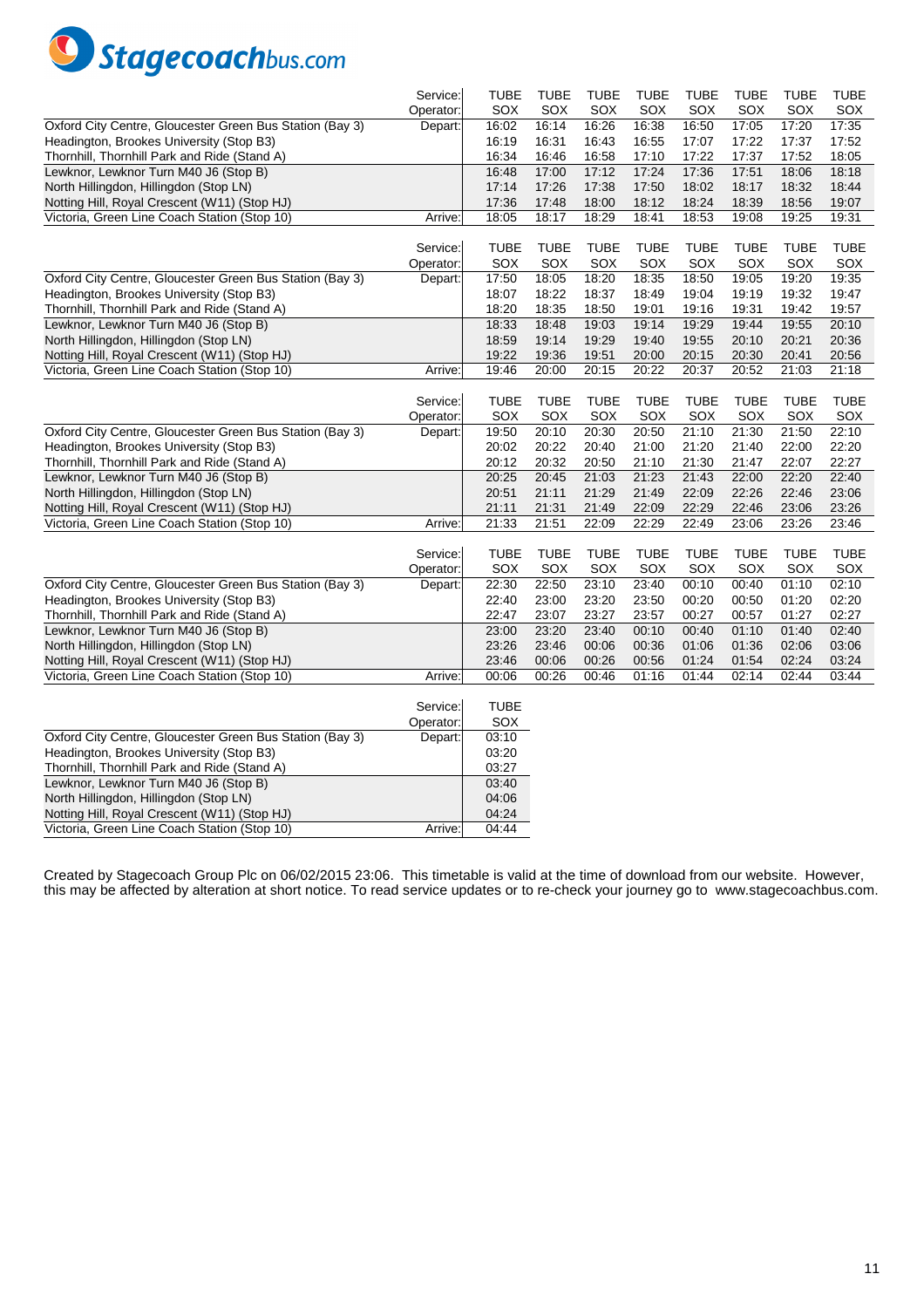

## **Oxford - London TUBE Sundays and Some Bank Holidays**

Operated by: SOX Stagecoach in Oxfordshire

|                                                                                       | Service:              | <b>TUBE</b>        | <b>TUBE</b>        | <b>TUBE</b>        | <b>TUBE</b>    | <b>TUBE</b>        | <b>TUBE</b>        | <b>TUBE</b>    | <b>TUBE</b>    |
|---------------------------------------------------------------------------------------|-----------------------|--------------------|--------------------|--------------------|----------------|--------------------|--------------------|----------------|----------------|
|                                                                                       | Operator:             | SOX                | SOX                | SOX                | SOX            | SOX                | SOX                | SOX            | SOX            |
| Oxford City Centre, Gloucester Green Bus Station (Bay 3)                              | Depart:               | 04:10              | 05:10              | 05:40              | 06:10          | 06:40              | 07:10<br>07:18     | 07:30<br>07:38 | 07:50          |
| Headington, Brookes University (Stop B3)                                              |                       | 04:18<br>04:25     | 05:18<br>05:25     | 05:48              | 06:18          | 06:48<br>06:57     | 07:27              | 07:47          | 07:58<br>08:07 |
| Thornhill, Thornhill Park and Ride (Stand A)<br>Lewknor, Lewknor Turn M40 J6 (Stop B) |                       | 04:38              | 05:38              | 05:55<br>06:08     | 06:25<br>06:38 | 07:10              | 07:40              | 08:00          | 08:20          |
| North Hillingdon, Hillingdon (Stop LN)                                                |                       | 05:04              | 06:04              | 06:34              | 07:04          | 07:36              | 08:06              | 08:26          | 08:46          |
| Notting Hill, Royal Crescent (W11) (Stop HJ)                                          |                       | 05:22              | 06:22              | 06:52              | 07:24          | 07:56              | 08:26              | 08:46          | 09:06          |
| Victoria, Green Line Coach Station (Stop 10)                                          | Arrive:               | 05:42              | 06:42              | 07:12              | 07:45          | 08:17              | 08:47              | 09:07          | 09:30          |
|                                                                                       |                       |                    |                    |                    |                |                    |                    |                |                |
|                                                                                       | Service:              | <b>TUBE</b>        | <b>TUBE</b>        | <b>TUBE</b>        | <b>TUBE</b>    | <b>TUBE</b>        | <b>TUBE</b>        | <b>TUBE</b>    | <b>TUBE</b>    |
|                                                                                       | Operator:             | SOX                | SOX                | SOX                | SOX            | SOX                | SOX                | SOX            | SOX            |
| Oxford City Centre, Gloucester Green Bus Station (Bay 3)                              | Depart:               | 08:05              | 08:20              | 08:32              | 08:44          | 08:56              | 09:08              | 09:20          | 09:32          |
| Headington, Brookes University (Stop B3)                                              |                       | 08:15              | 08:32              | 08:44              | 08:56          | 09:08              | 09:20              | 09:32          | 09:44          |
| Thornhill, Thornhill Park and Ride (Stand A)                                          |                       | 08:27              | 08:47              | 08:59              | 09:11          | 09:23              | 09:35              | 09:47          | 09:59          |
| Lewknor, Lewknor Turn M40 J6 (Stop B)                                                 |                       | 08:40              | 09:00              | 09:13              | 09:25          | 09:37              | 09:49              | 10:01          | 10:13          |
| North Hillingdon, Hillingdon (Stop LN)                                                |                       | 09:06              | 09:26              | 09:39              | 09:51          | 10:03              | 10:15              | 10:27          | 10:39          |
| Notting Hill, Royal Crescent (W11) (Stop HJ)                                          |                       | 09:26              | 09:46              | 09:59              | 10:11          | 10:23              | 10:35              | 10:47          | 10:59          |
| Victoria, Green Line Coach Station (Stop 10)                                          | Arrive:               | 09:50              | 10:10              | 10:23              | 10:35          | 10:47              | 10:59              | 11:11          | 11:23          |
|                                                                                       |                       |                    |                    |                    |                |                    |                    |                |                |
|                                                                                       | Service:              | <b>TUBE</b>        | <b>TUBE</b>        | <b>TUBE</b>        | <b>TUBE</b>    | <b>TUBE</b>        | <b>TUBE</b>        | <b>TUBE</b>    | <b>TUBE</b>    |
|                                                                                       | Operator:             | SOX                | SOX                | SOX                | SOX            | SOX                | SOX                | SOX            | SOX            |
| Oxford City Centre, Gloucester Green Bus Station (Bay 3)                              | Depart:               | 09:44              | 09:56              | 10:08              | 10:20          | 10:35              | 10:50              | 11:05          | 11:20          |
| Headington, Brookes University (Stop B3)                                              |                       | 09:56              | 10:08              | 10:20              | 10:32          | 10:47              | 11:02              | 11:17          | 11:32          |
| Thornhill, Thornhill Park and Ride (Stand A)                                          |                       | 10:11              | 10:23              | 10:35              | 10:47          | 11:02              | 11:17              | 11:32          | 11:47          |
| Lewknor, Lewknor Turn M40 J6 (Stop B)                                                 |                       | 10:25              | 10:37              | 10:49              | 11:01          | 11:16              | 11:31              | 11:46          | 12:01          |
| North Hillingdon, Hillingdon (Stop LN)                                                |                       | 10:51              | 11:03              | 11:15              | 11:28          | 11:43              | 11:58              | 12:13          | 12:28          |
| Notting Hill, Royal Crescent (W11) (Stop HJ)                                          |                       | 11:11              | 11:25              | 11:37              | 11:52          | 12:07              | 12:22              | 12:37          | 12:52          |
| Victoria, Green Line Coach Station (Stop 10)                                          | Arrive:               | 11:35              | 11:49              | 12:01              | 12:16          | 12:31              | 12:46              | 13:01          | 13:16          |
|                                                                                       |                       |                    |                    |                    |                |                    |                    |                |                |
|                                                                                       | Service:              | <b>TUBE</b>        | <b>TUBE</b>        | <b>TUBE</b>        | <b>TUBE</b>    | <b>TUBE</b>        | <b>TUBE</b>        | <b>TUBE</b>    | <b>TUBE</b>    |
|                                                                                       | Operator:             | SOX                | SOX                | SOX                | SOX            | SOX                | SOX                | SOX            | SOX            |
| Oxford City Centre, Gloucester Green Bus Station (Bay 3)                              | Depart:               | 11:35              | 11:50              | 12:05              | 12:20          | 12:35              | 12:50              | 13:05          | 13:20          |
| Headington, Brookes University (Stop B3)                                              |                       | 11:47              | 12:02              | 12:17              | 12:32          | 12:47              | 13:02              | 13:17          | 13:32          |
| Thornhill, Thornhill Park and Ride (Stand A)                                          |                       | 12:02              | 12:17              | 12:32              | 12:47          | 13:02              | 13:17              | 13:32          | 13:47          |
| Lewknor, Lewknor Turn M40 J6 (Stop B)                                                 |                       | 12:16              | 12:31              | 12:46              | 13:01          | 13:16              | 13:31              | 13:46          | 14:01          |
| North Hillingdon, Hillingdon (Stop LN)                                                |                       | 12:43              | 12:58              | 13:13              | 13:28          | 13:43              | 13:58              | 14:13          | 14:28          |
| Notting Hill, Royal Crescent (W11) (Stop HJ)                                          |                       | 13:07              | 13:22              | 13:37              | 13:52          | 14:07              | 14:22              | 14:37          | 14:52          |
| Victoria, Green Line Coach Station (Stop 10)                                          | Arrive:               | 13:31              | 13:46              | 14:01              | 14:17          | 14:32              | 14:47              | 15:02          | 15:17          |
|                                                                                       |                       |                    |                    |                    |                |                    |                    |                | <b>TUBE</b>    |
|                                                                                       | Service:<br>Operator: | <b>TUBE</b><br>SOX | <b>TUBE</b><br>SOX | <b>TUBE</b><br>SOX | TUBE<br>SOX    | <b>TUBE</b><br>SOX | <b>TUBE</b><br>SOX | TUBE<br>SOX    | SOX            |
| Oxford City Centre, Gloucester Green Bus Station (Bay 3)                              |                       | 13:35              | 13:50              | 14:05              | 14:20          | 14:35              | 14:50              | 15:05          | 15:20          |
| Headington, Brookes University (Stop B3)                                              | Depart:               | 13:47              | 14:02              | 14:17              | 14:32          | 14:47              | 15:02              | 15:17          | 15:32          |
| Thornhill, Thornhill Park and Ride (Stand A)                                          |                       | 14:02              | 14:17              | 14:32              | 14:47          | 15:02              | 15:17              | 15:32          | 15:47          |
| Lewknor, Lewknor Turn M40 J6 (Stop B)                                                 |                       | 14:16              | 14:31              | 14:46              | 15:01          | 15:16              | 15:31              | 15:46          | 16:01          |
| North Hillingdon, Hillingdon (Stop LN)                                                |                       | 14:43              | 14:58              | 15:13              | 15:28          | 15:43              | 15:58              | 16:13          | 16:28          |
| Notting Hill, Royal Crescent (W11) (Stop HJ)                                          |                       | 15:07              | 15:22              | 15:37              | 15:52          | 16:07              | 16:22              | 16:37          | 16:52          |
| Victoria, Green Line Coach Station (Stop 10)                                          | Arrive:               | 15:32              | 15:47              | 16:02              | 16:17          | 16:32              | 16:47              | 17:02          | 17:17          |
|                                                                                       |                       |                    |                    |                    |                |                    |                    |                |                |
|                                                                                       | Service:              | <b>TUBE</b>        | <b>TUBE</b>        | <b>TUBE</b>        | <b>TUBE</b>    | <b>TUBE</b>        | <b>TUBE</b>        | <b>TUBE</b>    | <b>TUBE</b>    |
|                                                                                       | Operator:             | SOX                | SOX                | SOX                | SOX            | SOX                | SOX                | SOX            | SOX            |
| Oxford City Centre, Gloucester Green Bus Station (Bay 3)                              | Depart:               | 15:35              | 15:50              | 16:05              | 16:17          | 16:29              | 16:41              | 16:53          | 17:05          |
| Headington, Brookes University (Stop B3)                                              |                       | 15:47              | 16:02              | 16:17              | 16:29          | 16:41              | 16:53              | 17:05          | 17:17          |
| Thornhill, Thornhill Park and Ride (Stand A)                                          |                       | 16:02              | 16:17              | 16:32              | 16:44          | 16:56              | 17:08              | 17:20          | 17:32          |
| Lewknor, Lewknor Turn M40 J6 (Stop B)                                                 |                       | 16:16              | 16:31              | 16:46              | 16:58          | 17:10              | 17:22              | 17:34          | 17:46          |
| North Hillingdon, Hillingdon (Stop LN)                                                |                       | 16:43              | 16:58              | 17:13              | 17:25          | 17:37              | 17:49              | 18:01          | 18:13          |
| Notting Hill, Royal Crescent (W11) (Stop HJ)                                          |                       | 17:07              | 17:22              | 17:37              | 17:47          | 17:59              | 18:11              | 18:23          | 18:35          |
| Victoria, Green Line Coach Station (Stop 10)                                          | Arrive:               | 17:32              | 17:47              | 18:02              | 18:15          | 18:27              | 18:39              | 18:51          | 19:03          |